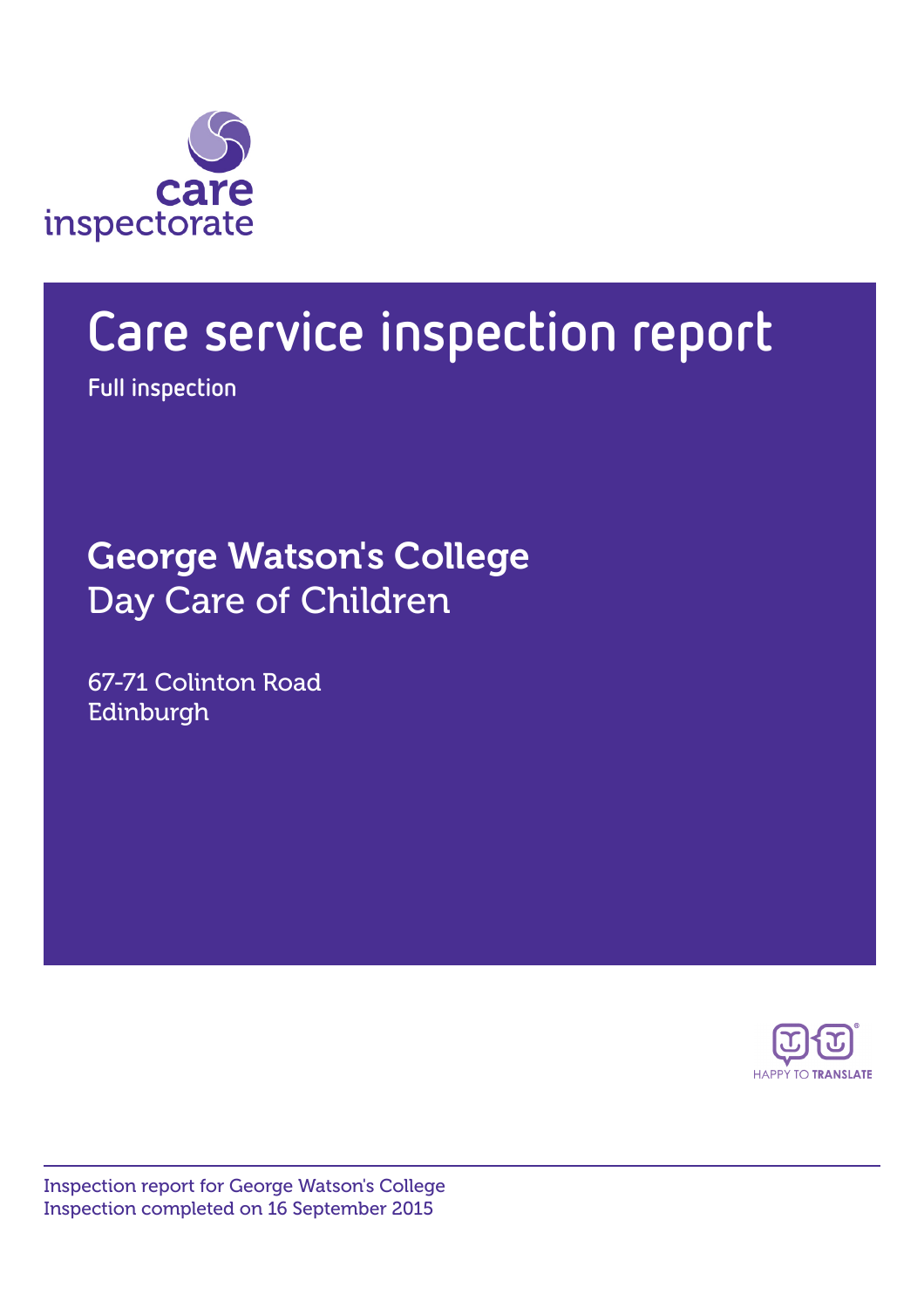Service provided by: The Merchant Company Education Board

Service provider number: SP2003003566

Care service number: CS2003016179

Inspection Visit Type: Unannounced

Care services in Scotland cannot operate unless they are registered with the Care Inspectorate. We inspect, award grades and set out improvements that must be made. We also investigate complaints about care services and take action when things aren't good enough.

Please get in touch with us if you would like more information or have any concerns about a care service.

#### Contact Us

Care Inspectorate Compass House 11 Riverside Drive Dundee DD1 4NY

#### enquiries@careinspectorate.com

0345 600 9527

www.careinspectorate.com

**S** @careinspect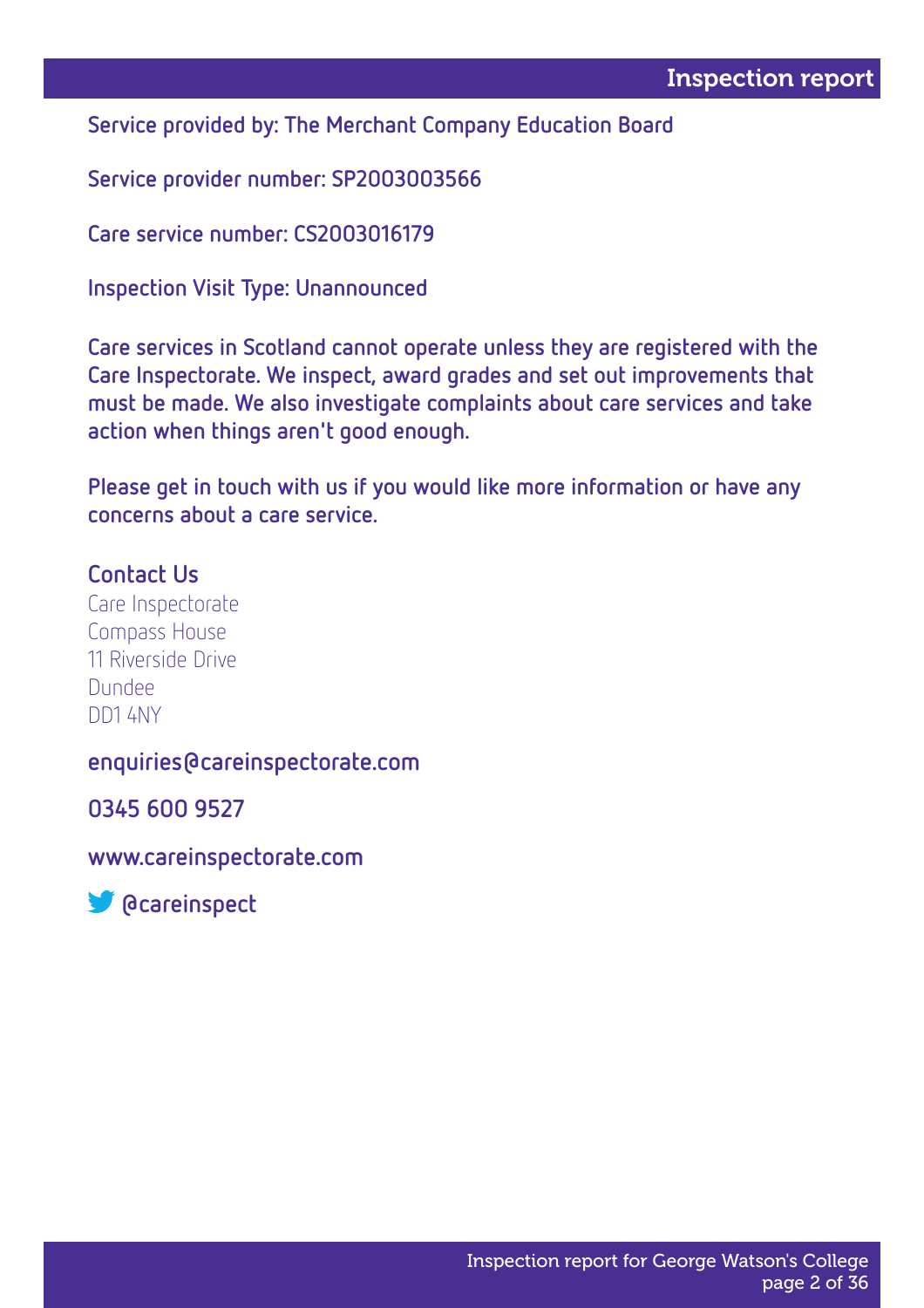## Summary

This report and grades represent our assessment of the quality of the areas of performance which were examined during this inspection.

Grades for this care service may change after this inspection following other regulatory activity. For example, if we have to take enforcement action to make the service improve, or if we investigate and agree with a complaint someone makes about the service.

#### We gave the service these grades

| Quality of care and support 6 Excellent          |  |  |
|--------------------------------------------------|--|--|
| Quality of environment 6 Excellent               |  |  |
| Quality of staffing 6 Excellent                  |  |  |
| Quality of management and leadership 6 Excellent |  |  |

#### What the service does well

Skilled and experienced staff have worked together to provide a stimulating, welcoming and fun learning environment for children. The views of children and their families are valued and used to ensure that the day to day experience of children supports their learning and developmental needs and interests.

#### What the service could do better

The provider should look for ways to further develop their existing excellent practice.

#### What the service has done since the last inspection

Since the last inspection took place on-going refurbishment of the premises has taken place. Toys and other resources have been updated and added to. Staff have continued to be given excellent training and support opportunities. Children and parents have significantly influenced the continuous development of the service.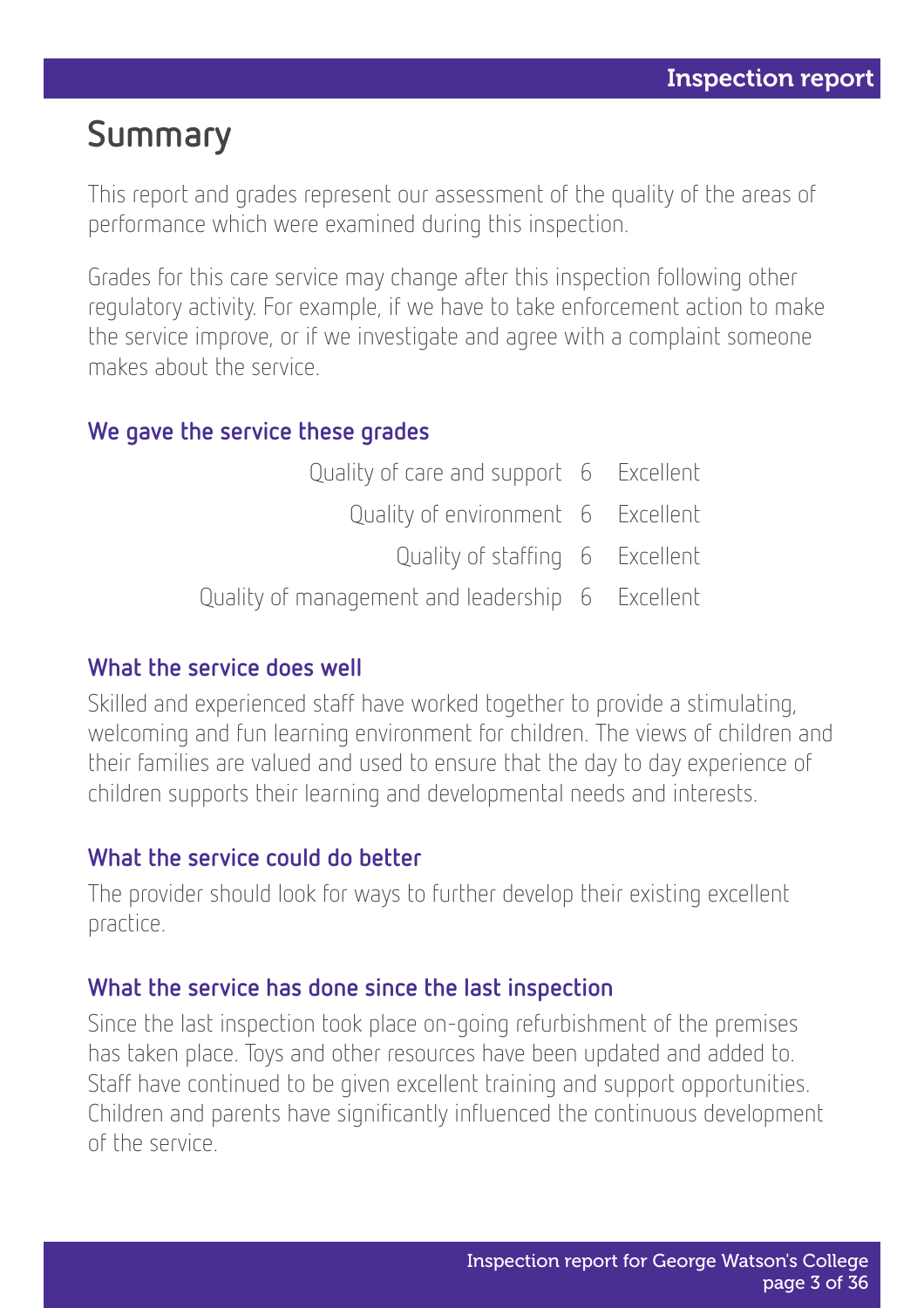#### Conclusion

The skilled and experienced staff are provided with strong leadership which supports them in their joint aim of providing a service which values children and puts their needs and interests at the heart of service delivery.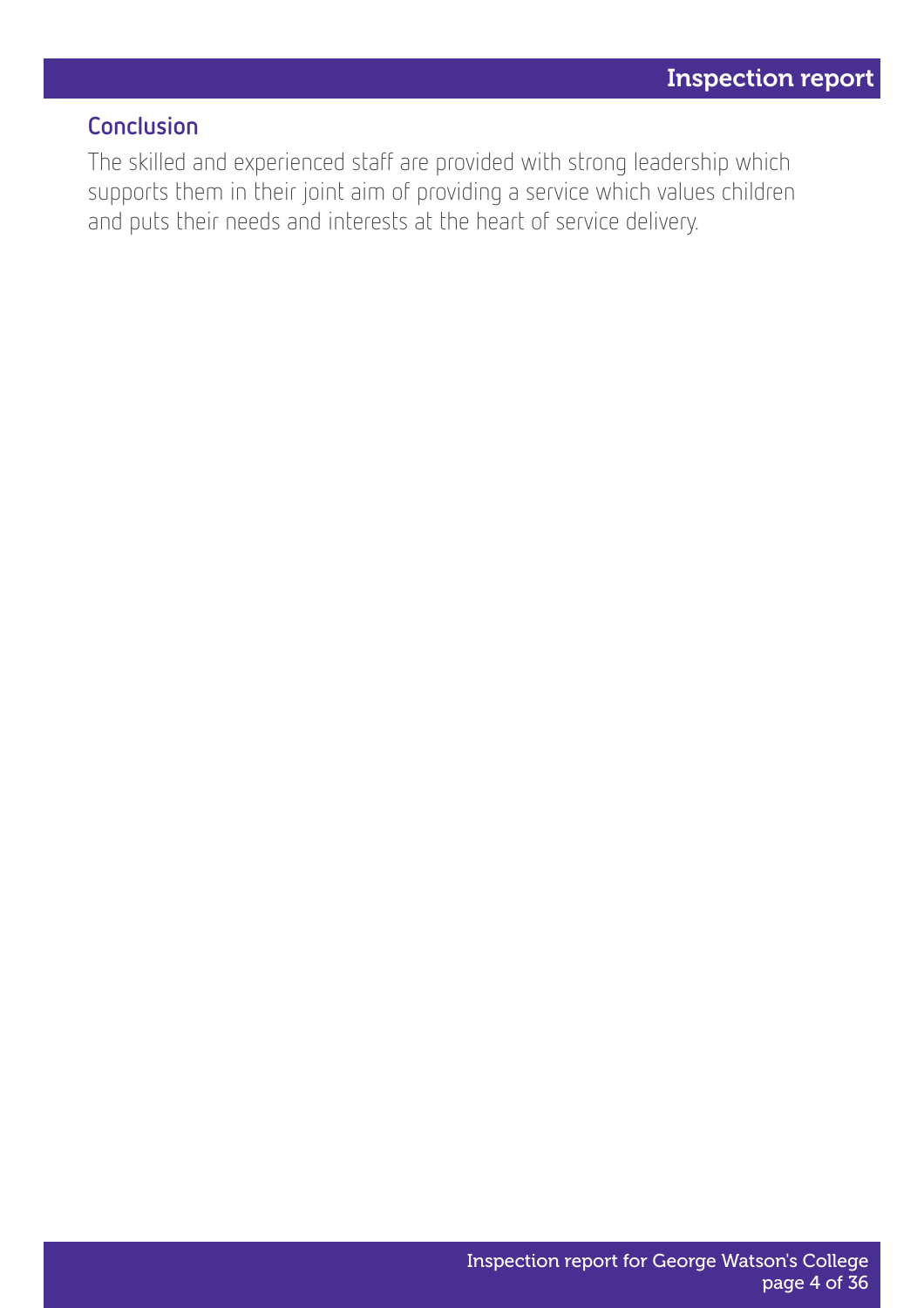### 1 About the service we inspected

The Care Inspectorate regulates care services in Scotland. Information about all care services is available on our website at www.careinspectorate.com.

The service was registered with the Care Inspectorate on 1 April 2011.

The Care Inspectorate is committed to improving the health and wellbeing of all children receiving a care service to ensure they get the best start in life, are ready to succeed and lead longer, healthier lives. The Care Inspectorate had an important role to play in supporting this approach in inspecting care services for children.

The Getting It Right For Every Child (GIRFEC) approach is underpinned by the principles of prevention and early intervention. It's a consistent way for people to work with all children and young people. The approach helps practitioners focus on what makes a positive difference for children and young people - and how they can act to help deliver these improvements. GIRFEC is being threaded through all existing policy, strategy, and legislation affecting children, young people and their families.

In Scotland, the GIRFEC approach puts wellbeing at the very heart of its approach. The eight 'indicators' of wellbeing that form the basis of GIRFEC are safe, healthy, Achieving, nurtured, active, respected, responsible and included often referred to as SHANARRI.

The service is registered to provide a service to :

A maximum of 112 children aged three years to primary school age, with a maximum of 64 children in the Lower Primary Nursery Facility and a maximum of 48 children in the New Myreside House.

The service is part of George Watson's College. The nursery operates from two sites within the school. Both sites consist of playrooms, toilets and kitchen facilities with direct access to fully enclosed outdoor play areas. Children also have access to the resources of the school, they include sports halls, library and the wider school grounds.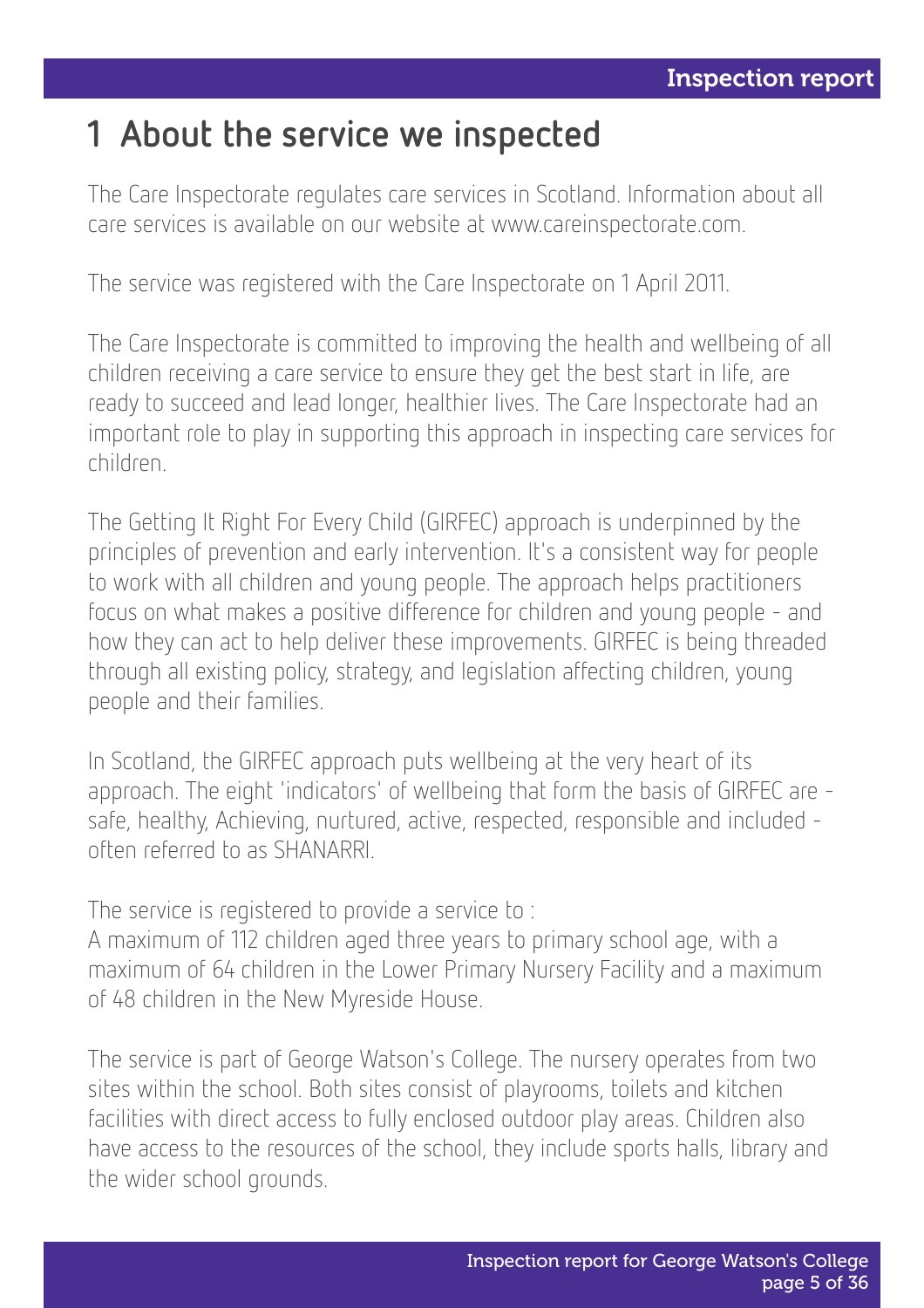At the time of the inspection there were 88 children on the services register, attending each day of the week during term time.

#### Recommendations

A recommendation is a statement that sets out actions that a care service provider should take to improve or develop the quality of the service, but where failure to do so would not directly result in enforcement.

Recommendations are based on the National Care Standards, SSSC codes of practice and recognised good practice. These must also be outcomes-based and if the provider meets the recommendation this would improve outcomes for people receiving the service.

#### **Requirements**

A requirement is a statement which sets out what a care service must do to improve outcomes for people who use services and must be linked to a breach in the Public Services Reform (Scotland) Act 2010 (the "Act"), its regulations, or orders made under the Act, or a condition of registration. Requirements are enforceable in law.

We make requirements where (a) there is evidence of poor outcomes for people using the service or (b) there is the potential for poor outcomes which would affect people's health, safety or welfare.

Based on the findings of this inspection this service has been awarded the following grades:

Quality of care and support - Grade 6 - Excellent Quality of environment - Grade 6 - Excellent Quality of staffing - Grade 6 - Excellent Quality of management and leadership - Grade 6 - Excellent

This report and grades represent our assessment of the quality of the areas of performance which were examined during this inspection.

Grades for this care service may change following other regulatory activity. You can find the most up-to-date grades for this service by visiting our website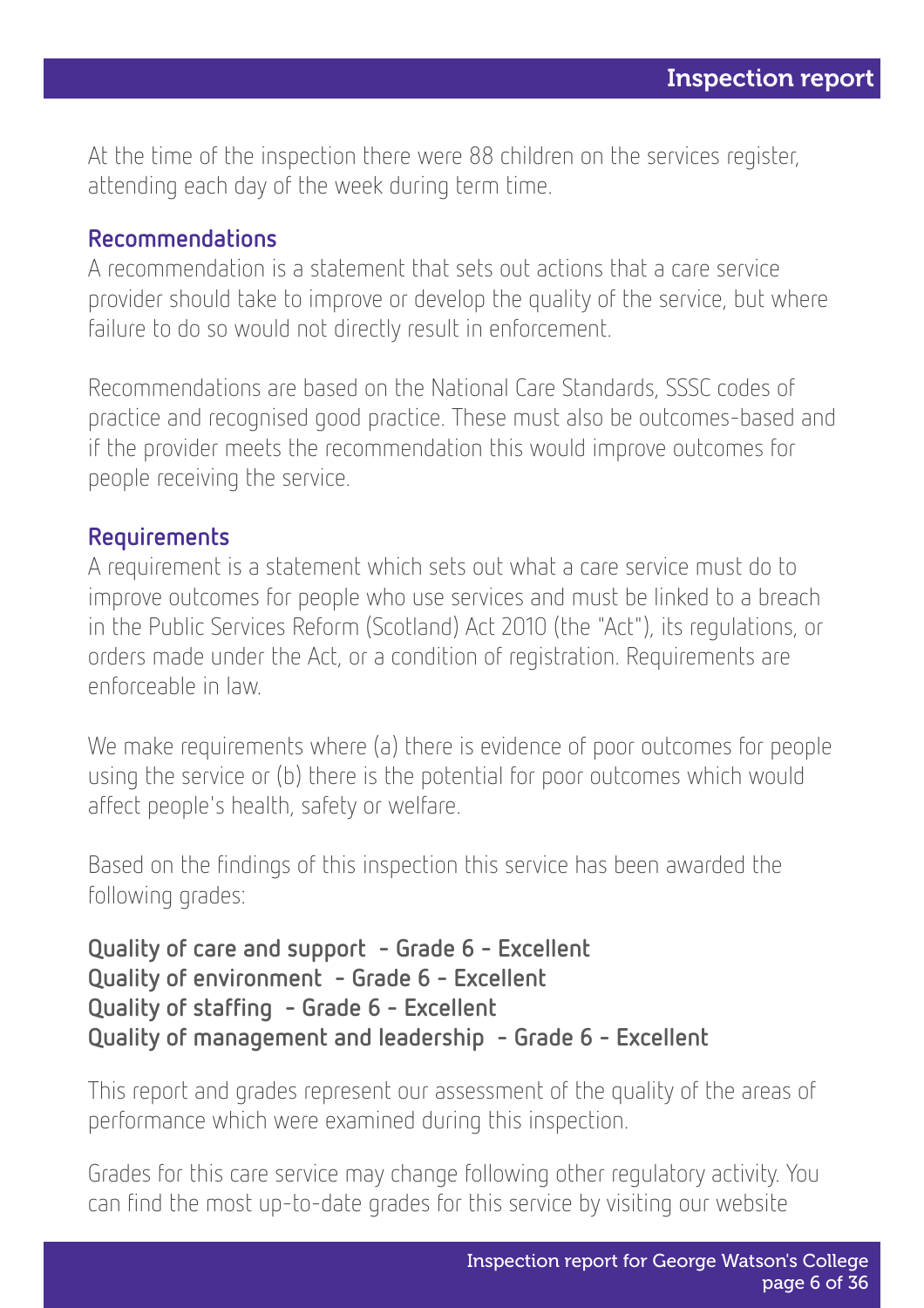www.careinspectorate.com or by calling us on 0345 600 9527 or visiting one of our offices.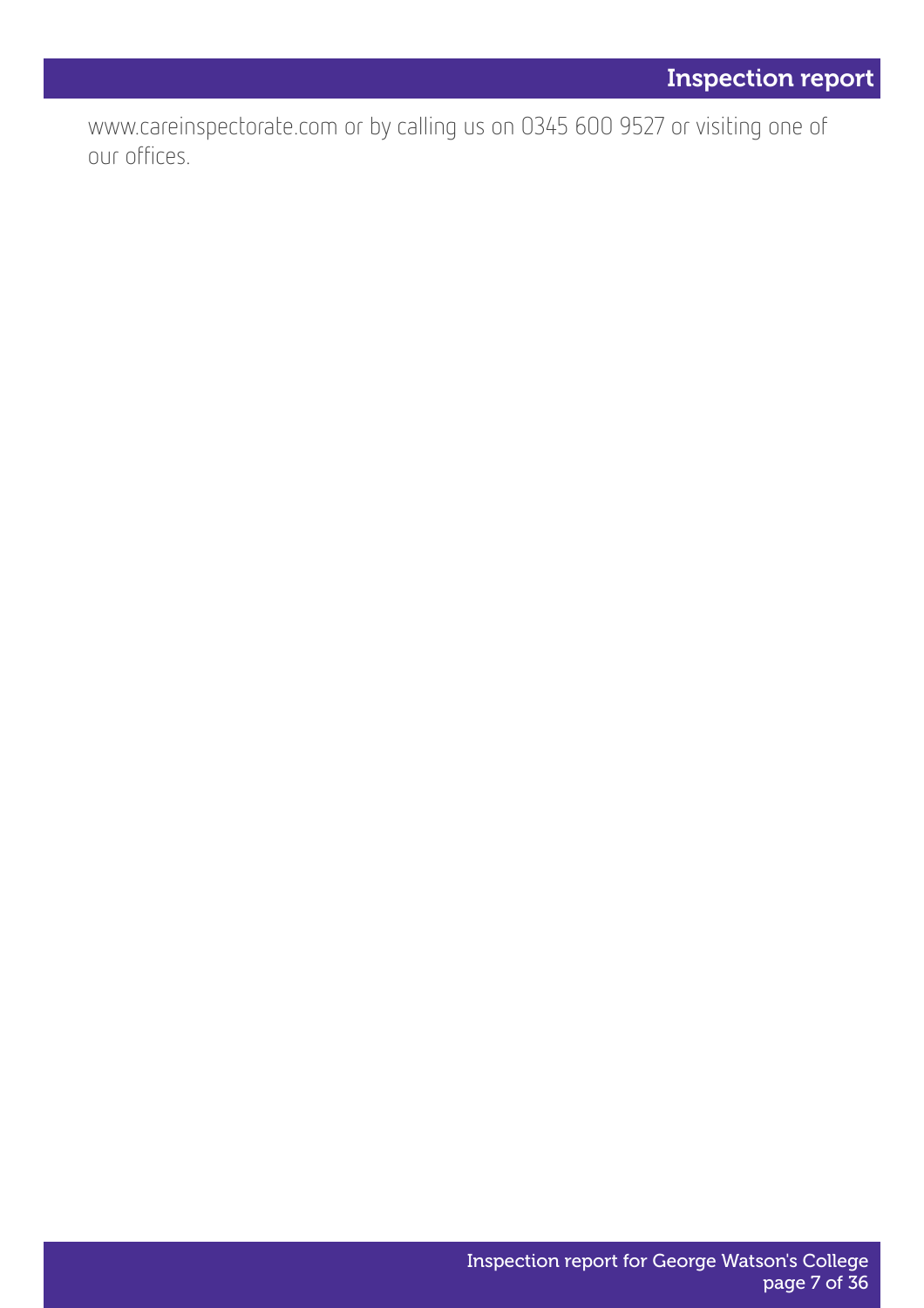# 2 How we inspected this service

#### The level of inspection we carried out

In this service we carried out a low intensity inspection. We carry out these inspections when we are satisfied that services are working hard to provide consistently high standards of care.

#### What we did during the inspection

We completed this inspection following an unannounced inspection that took place on Friday 11 September between the hours of 8:45am and 17:00pm. The inspection was carried out by two inspectors from the Care Inspectorate.

As requested by us the service sent us a completed annual return and self evaluation.

We issued fifteen Care Standards questionnaires to the service to distribute to families. Nine of these were returned to us before the inspection took place.

In this inspection we gathered evidence from various sources including the following:

We spoke with:

- Staff present on the day of the inspection.
- Children.
- Parents.

We looked at:

- Certificate of registration.
- Relevant policies and procedures.
- Children's information.
- Staff training opportunities.
- Interaction between staff and children.
- Equipment and resources in the service and in the outdoor play areas.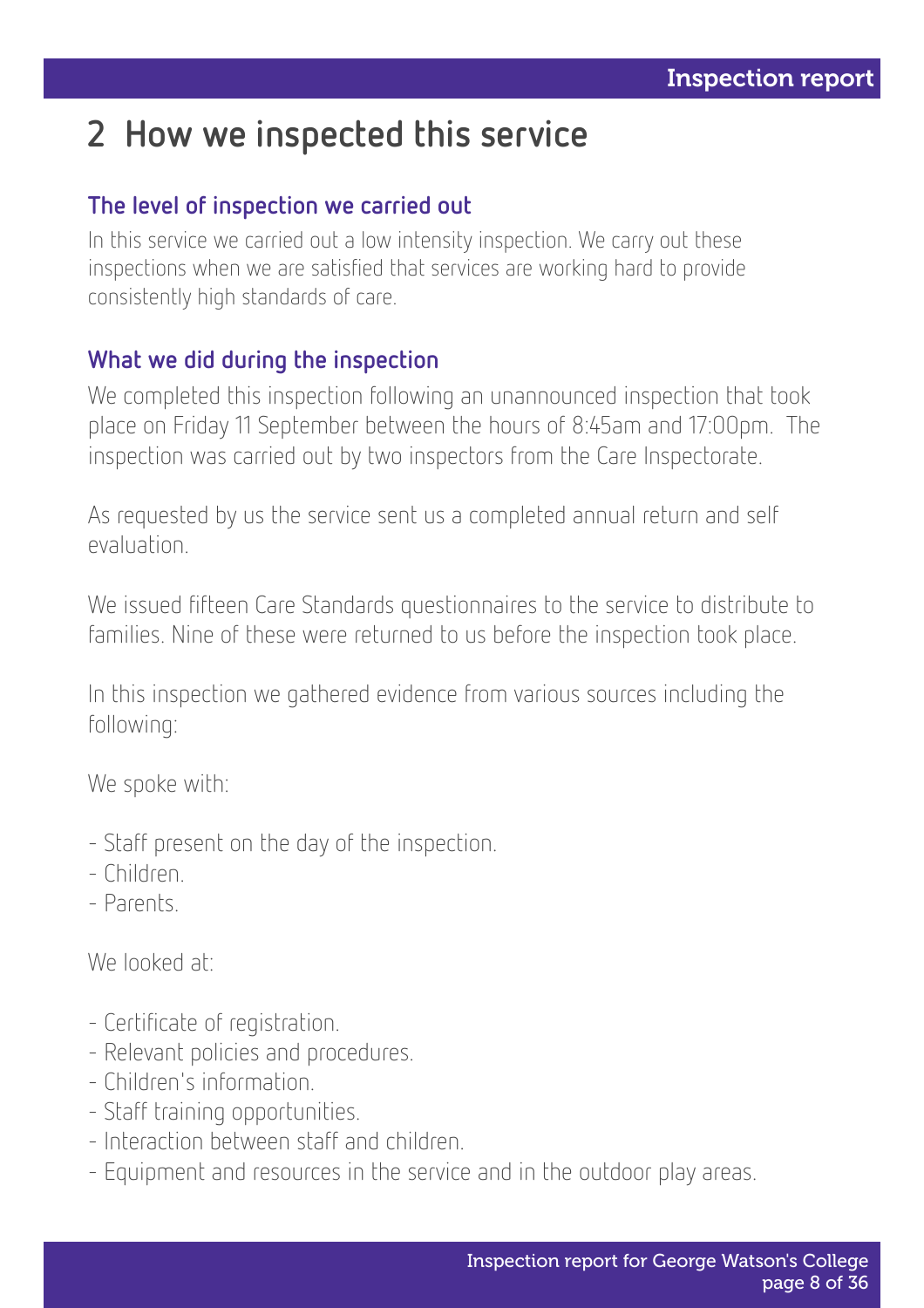We took account of information in the:

- Annual return and the self evaluation.
- Questionnaires returned by families using the service.

#### Grading the service against quality themes and statements

We inspect and grade elements of care that we call 'quality themes'. For example, one of the quality themes we might look at is 'Quality of care and support'. Under each quality theme are 'quality statements' which describe what a service should be doing well for that theme. We grade how the service performs against the quality themes and statements.

Details of what we found are in Section 3: The inspection

#### Inspection Focus Areas (IFAs)

In any year we may decide on specific aspects of care to focus on during our inspections. These are extra checks we make on top of all the normal ones we make during inspection. We do this to gather information about the quality of these aspects of care on a national basis. Where we have examined an inspection focus area we will clearly identify it under the relevant quality statement.

#### Fire safety issues

We do not regulate fire safety. Local fire and rescue services are responsible for checking services. However, where significant fire safety issues become apparent, we will alert the relevant fire and rescue services so they may consider what action to take. You can find out more about care services' responsibilities for fire safety at www.firescotland.gov.uk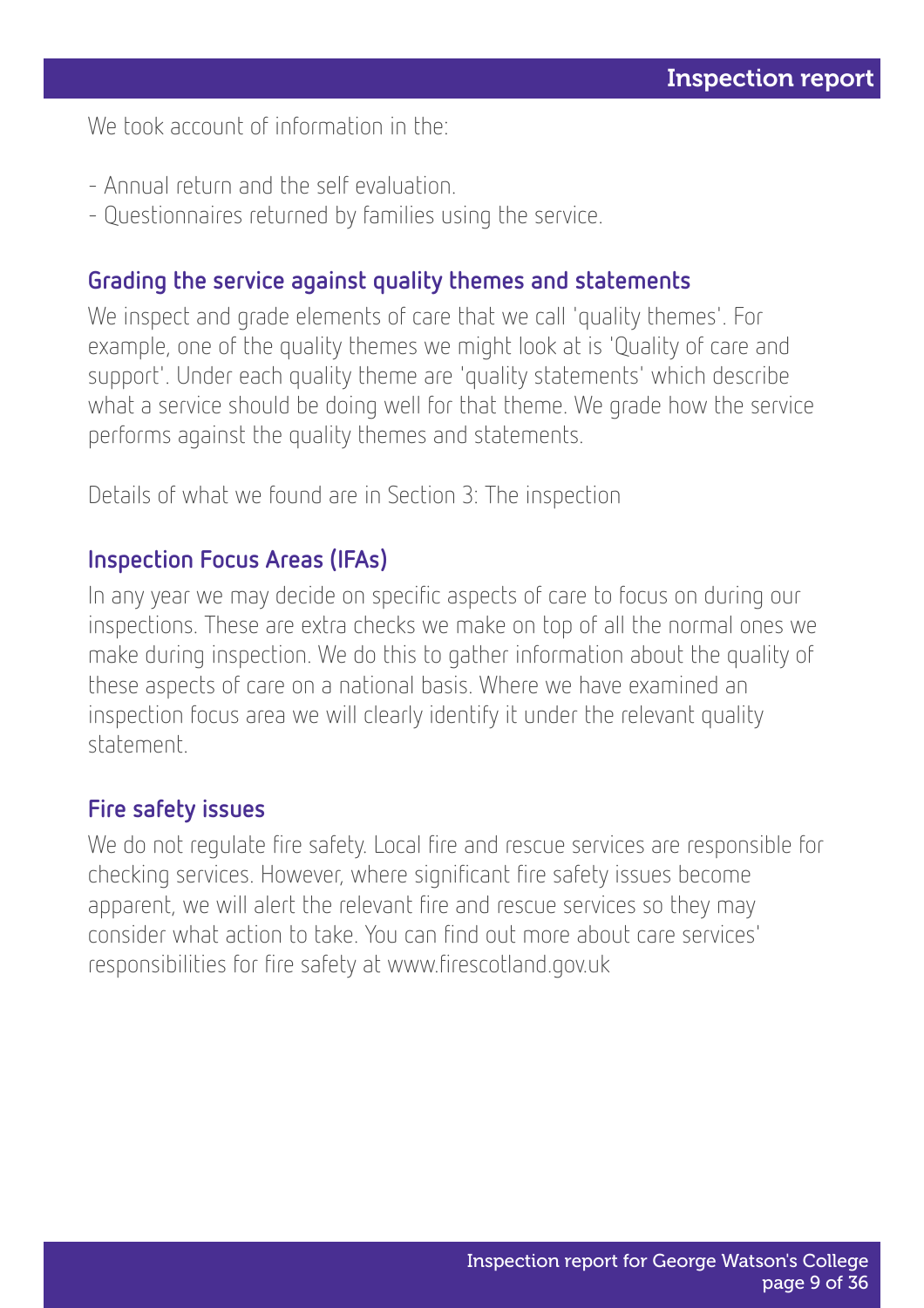#### The annual return

Every year all care services must complete an 'annual return' form to make sure the information we hold is up to date. We also use annual returns to decide how we will inspect the service.

Annual Return Received: Yes - Electronic

#### Comments on Self Assessment

Every year all care services must complete a 'self assessment' form telling us how their service is performing. We check to make sure this assessment is accurate.

The service submitted a self assessment document which contained information about areas of strength and areas for further development.

#### Taking the views of people using the care service into account

Many of the children had only recently taken up their place in the nursery however we found they had settled well and were confident in using the space and in relating to staff. We chatted with several children during the inspection. We found they were enthusiastic and happy to talk to us about their nursery. Children showed us their favourite areas, talked about friendships and about their plans for the day.

#### Taking carers' views into account

Before the inspection took place we sent fifteen Care Standards questionnaires to the service for distribution to families. Nine of these were returned to us before the inspection took place. Parents expressed a high level of satisfaction with the overall quality of the service. Individual comments from the questionnaires are included in body of the report. In addition we spoke to some parents as they dropped of and picked up their children. Without exception parents praised staff for their skills and commitment to their children and for the quality of resources and experiences in the service.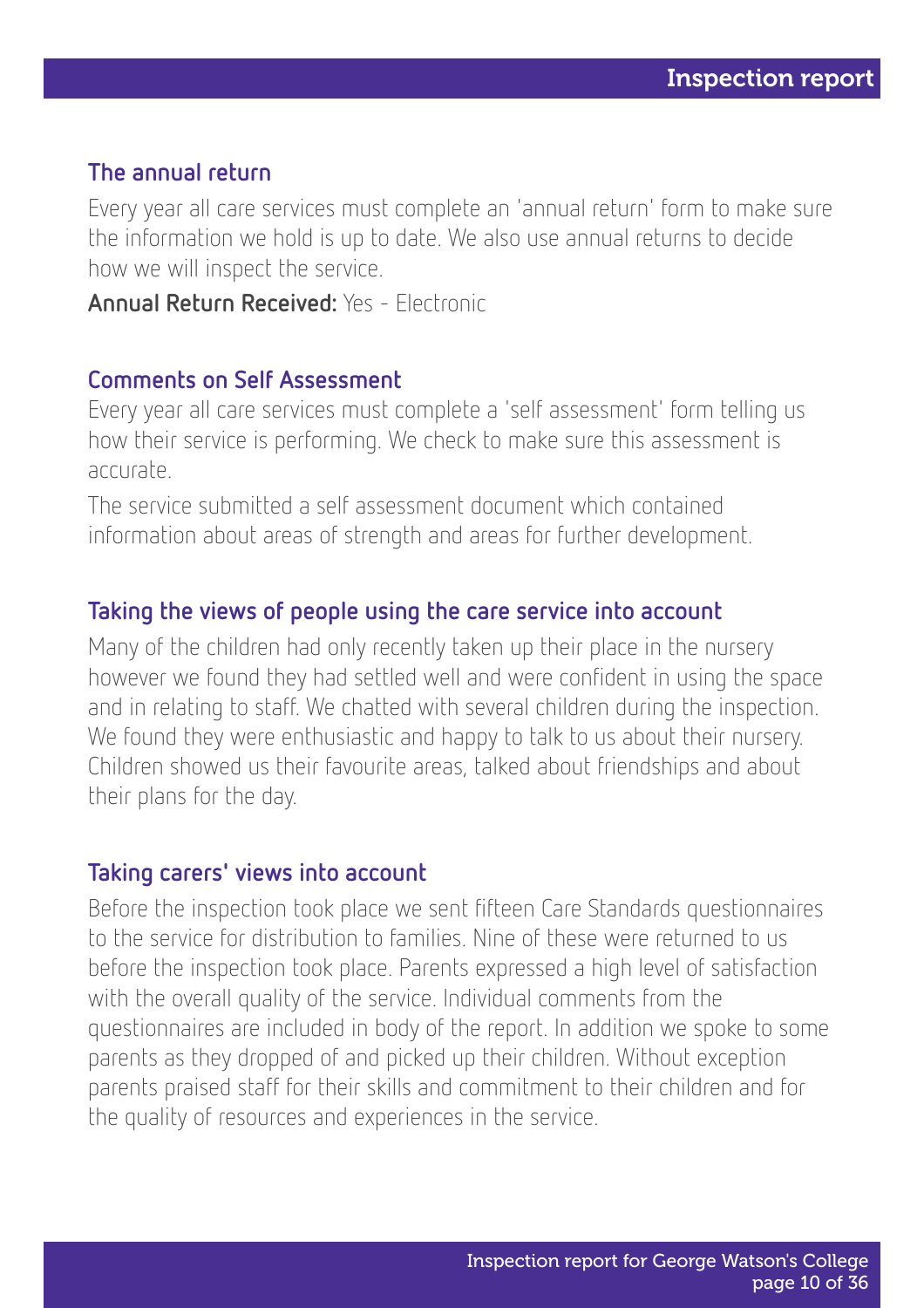# 3 The inspection

We looked at how the service performs against the following quality themes and statements. Here are the details of what we found.

### Quality Theme 1: Quality of Care and Support

Grade awarded for this theme: 6 - Excellent

### Statement 1

"We ensure that service users and carers participate in assessing and improving the quality of the care and support provided by the service."

#### Service Strengths

We found that the service provided excellent evidence of how they met the areas of practice we looked at in relation to this Quality Statement.

During the inspection we:

- Talked to parents and children.
- Observed the quality of interaction between staff and children.
- Observed the quality of interaction between staff and parents.
- Looked at children's information and their folders.

- Looked at information from the Care Standards Questionnaires we sent to parents.

- Looked at information the service had gathered from parent questionnaires and other consultations.

- Observed some of the opportunities children and parents were given to influence the overall quality of service.

Parents who responded to our questionnaires were very positive about how staff met their children's care and support needs. Representative comments included "The staff are excellent both in the care/support they offer children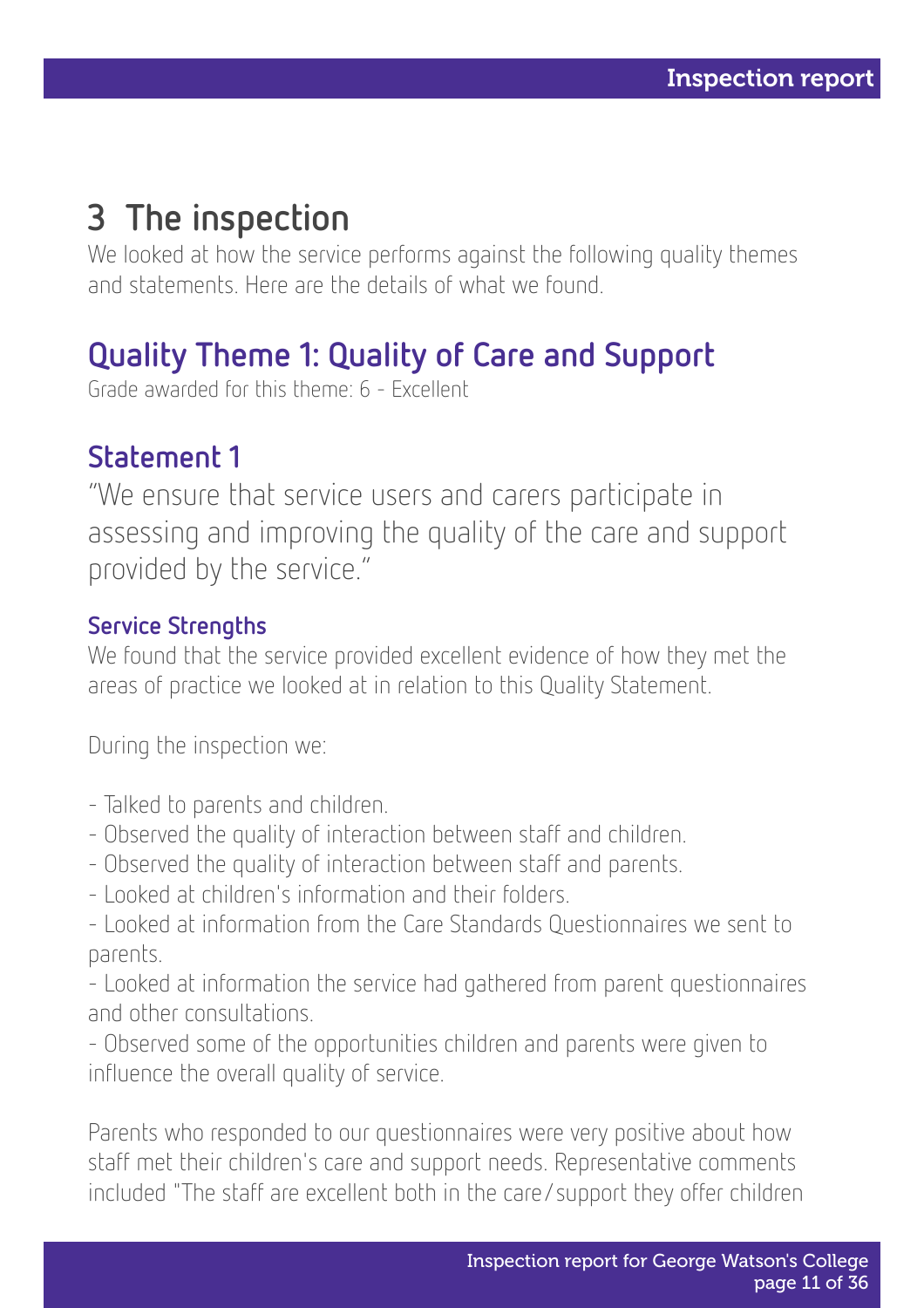and in their gentle encouragement of them. "and "They provided my children with the opportunity to gain confidence and independence."

We concluded that the service demonstrated a high level of commitment to ensuring that children and their parents were given a range of opportunities to comment on and to influence the overall quality of the service they received. This resulted in excellent outcomes for children. They included:

- Open days which allowed families to visit the service, meet staff and find out more about the opportunities and experiences the service could offer children. This helped them to decide whether the service would meet their child's specific needs.

- The welcome pack gave families clear well-written information about the service. This included some of the policies and procedures supporting the service, and activities and experiences for children. The pack was illustrated with photographs of staff which helped families to remember who was who and the roles staff carried out within the service.

- Staff were on duty to welcome families into the nursery and when they were leaving at the end of the day. This provided an opportunity for informal conversations and information sharing which helped ensure that staff and families were up to date with what was happening in children's home lives and in the nursery. We spoke to parents who told us they were very happy with the opportunities they had to talk to staff both formally and informally.

- A wipe clean board at the nursery entrance gave families information about daily events. This was updated throughout the session to reflect activities children had taken part in.

- A parental involvement policy recognised the valuable contribution that parents could make to the ongoing development of the service. Parents were invited to come into the nursery as general volunteers or to share specific skills with children. This gave them the opportunity to see how the staff worked with their children at different times of the day and in different situations. This put them in a strong position to comment on staff practice.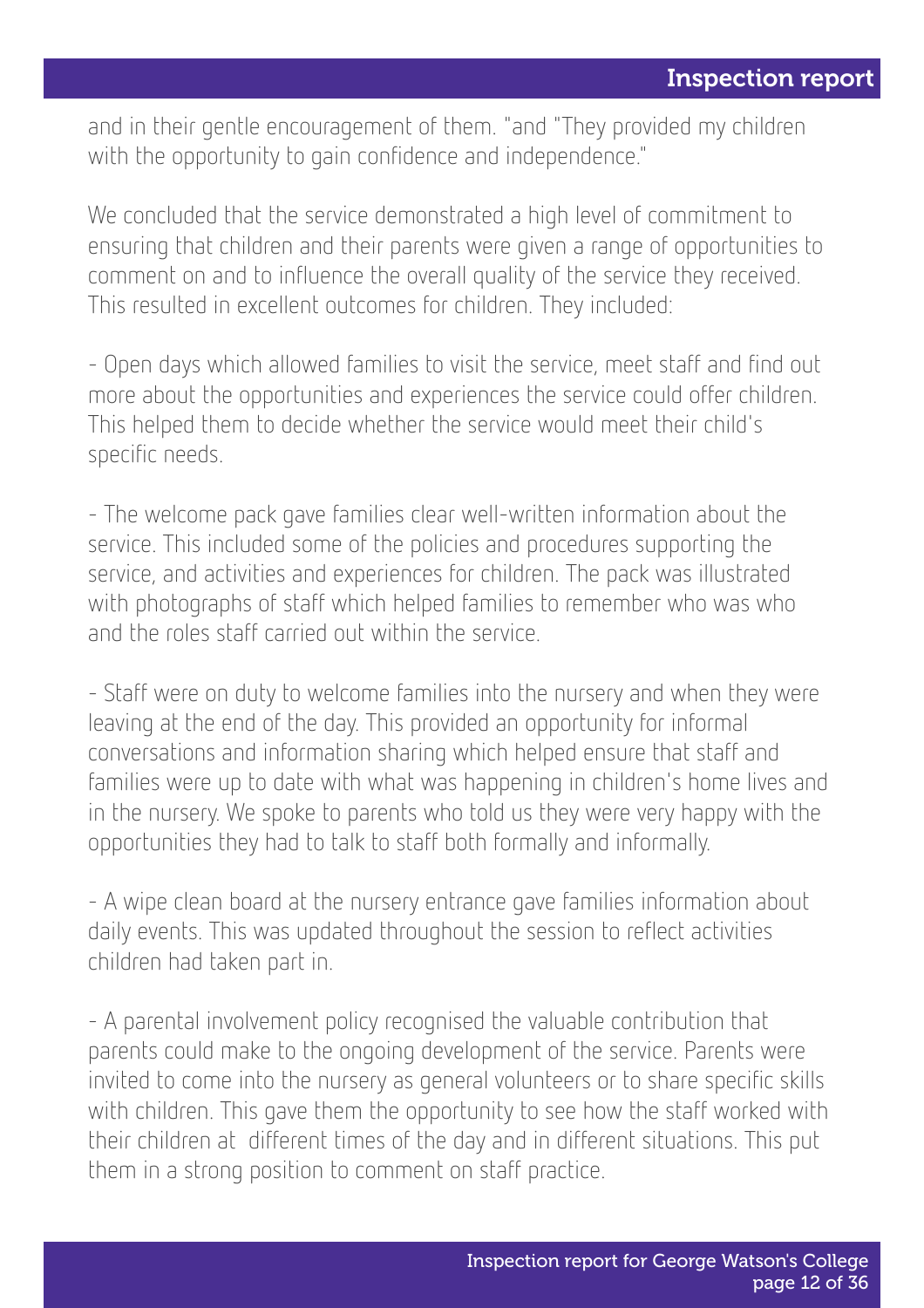- Parents had their own log-in password to the nursery website and the wider school website. This allowed them to access information relevant to their child, at a time that suited them. Parents told us they liked the flexibility this gave them.

- Children's smile books were displayed where they could be seen by parents and children. Families were encouraged to add information to these books which built a record of the children's time in nursery.

- The illustrated nursery newsletter included information about staff training, activities children had taken part in, fund raising and project work. The newsletter reminded parents of how they could support the nursery and welcomed their ideas and comments.

- Emails, texts, phone calls and letters were also used to support communication. This took account of the individual preferences of families about how they received information.

- Forms in the nursery foyer reminded parents of their responsibility to keep staff up to date with any changes in their child's information.

- Focused questionnaires had been used to gather information about specific aspects of the service and ways in which the service could be improved. We saw that once information had been collated it was fed back to parents along with any action plans. During the inspection we spoke to parents who told us they felt well informed about what was happening in the service and received regular feedback from questionnaires.

- Parents had regular opportunities to meet with staff through parents' consultation evenings and private meetings could also be arranged.

- The parent liason group gave families a voice in the school through opportunities to meet with senior staff and be involved at higher level meetings. Minutes of these meetings were available to all families. The parent's association arranged social events regularly throughout the year. This included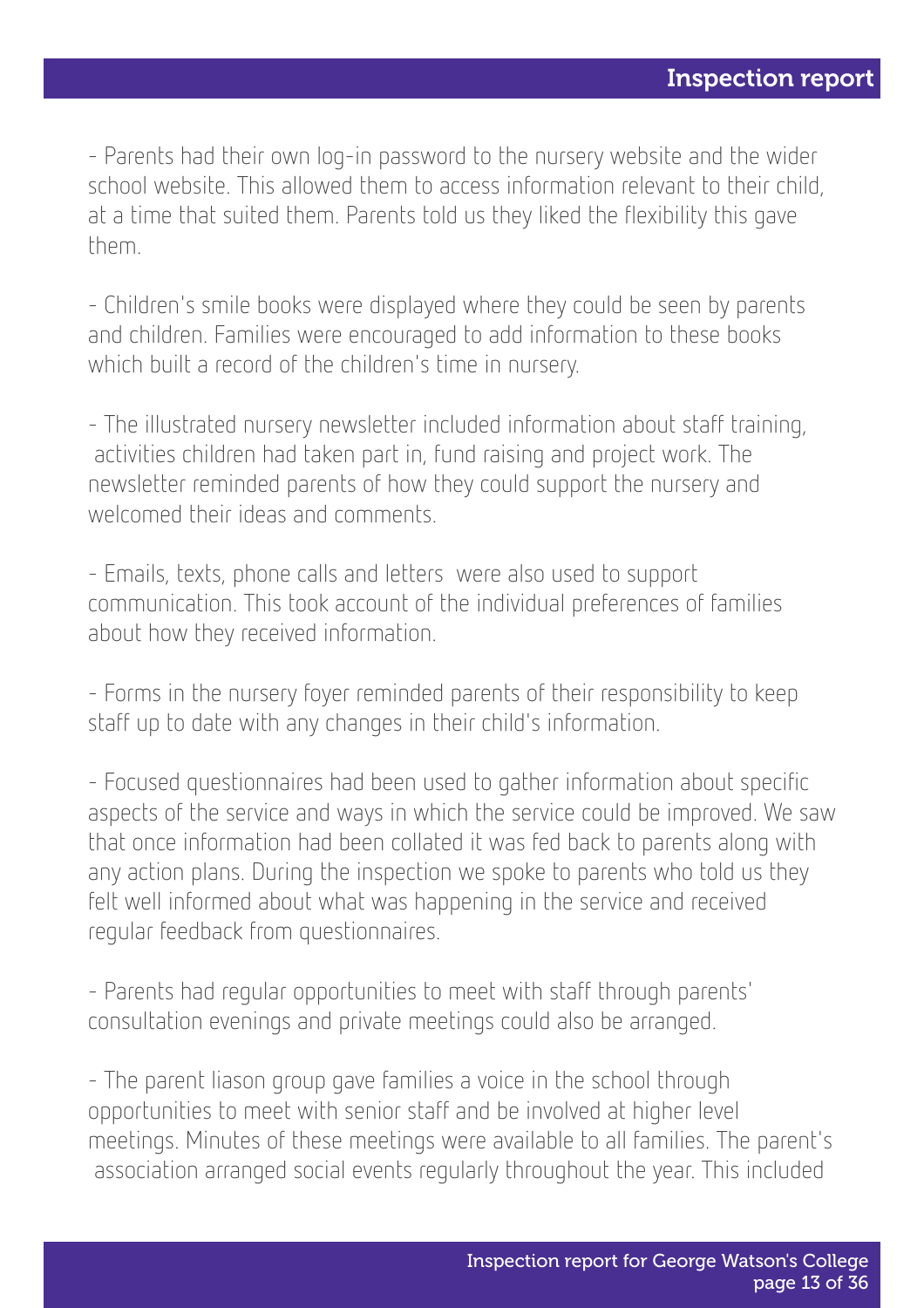fund raising events and the summer and winter fairs which helped families get to know one another and develop supportive links within the school community.

- The service's improvement plan, along with progress in meeting targets, was displayed in the nursery. This demonstrated the nursery's commitment to keeping parents informed and of being accountable to them.

- The Junior School head teacher held an individual meeting with every family before their child took up a place. This was an opportunity to ensure that all of the information held on children was correct and that any concerns were picked up, discussed and actioned at an early stage. We saw evidence of how these meeting had been used effectively to identify children with additional support needs and to arrange appropriate support before the children started nursery.

We found that staff were committed to supporting children to take ownership of the nursery and to be active participants in their own learning. Opportunities for this included the following:

- The children's welcome pack had been developed with input from some of the older children in the nursery. This respected their ability to contribute to the service and encouraged their sense of being a part of the school. The pack was well illustrated with photographs chosen by the children. The photographs, with associated comments, showed the children taking part in activities in the nursery and around the school.

- Every child about to start nursery received their own personal welcome invitation to the service. This acknowledged the significance of the event in their young lives and helped them to feel valued.

- Children came together in small groups to share news from home and discuss ideas for activities within the nursery. They were involved in making decisions about the layout of the room and what worked best for them. We saw that they were well supported by staff in these discussions and contributed confidently.

- We saw children voting for favourite songs, stories and other activities. This helped to encourage their social skills and ability to compromise. We could see that staff planning for activities came directly from the children's interests.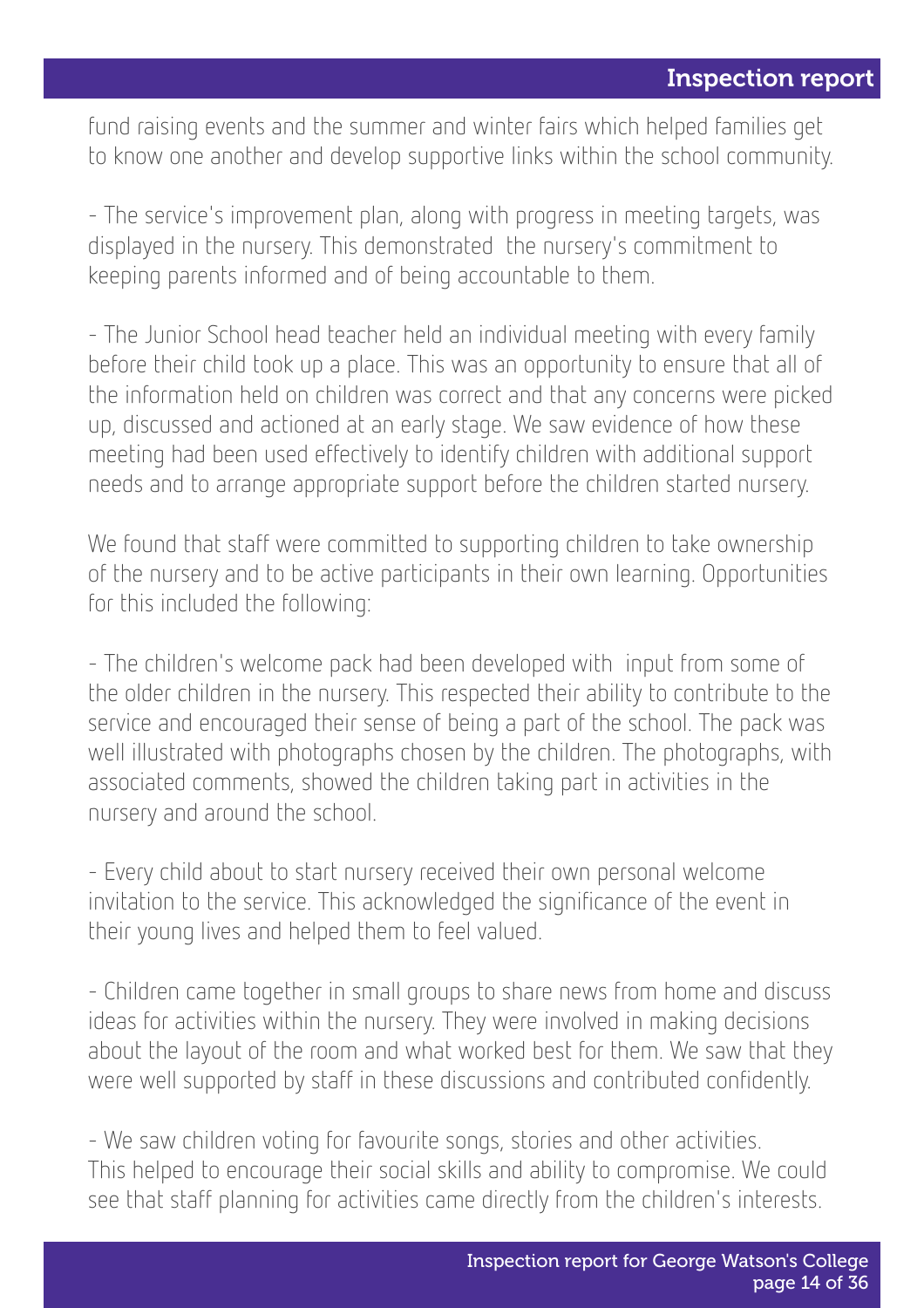- Children had worked together to decide on the simple and sensible 'Golden Rules ' for nursery behaviour. This told us that staff respected children's ability to make decisions and take responsibility for their actions. We saw examples of children reminding one another of these rules as they played together.

- Children were supported to contribute to the children's newspaper. The 'journalists' interviewed their peers about activities and shared jokes and comments about the nursery in general.

- A children's gardening committee had been developed to decide on the redevelopment of one of the nursery gardens. They met regularly to discuss their plans and the progress they were making. We spoke to a group of children involved in this activity. They shared their plans and talked about what had to be in place to make them happen.

- We looked at floor books and topic webs which showed children's involvement in choosing topics and in thinking about what they wanted to know about their chosen subjects.

During our inspection we saw many examples of conversations between staff and children. We found that staff took an individual approach to children depending on their stage of development. They knew when to stand back to allow children to learn for themselves and when to step in with support. This helped to build the children's confidence and self-esteem.

All of the above showed that staff had high expectations of children. They understood the value of empowering children to make decisions about their environment and experiences. We saw that these opportunities contributed to children's development, self esteem, sense of belonging to the school community, and promoted their general wellbeing.

Parents who returned our questionnaires told us they agreed or stongly agreed with the following statements:

- I received clear information about the service before my child started using it.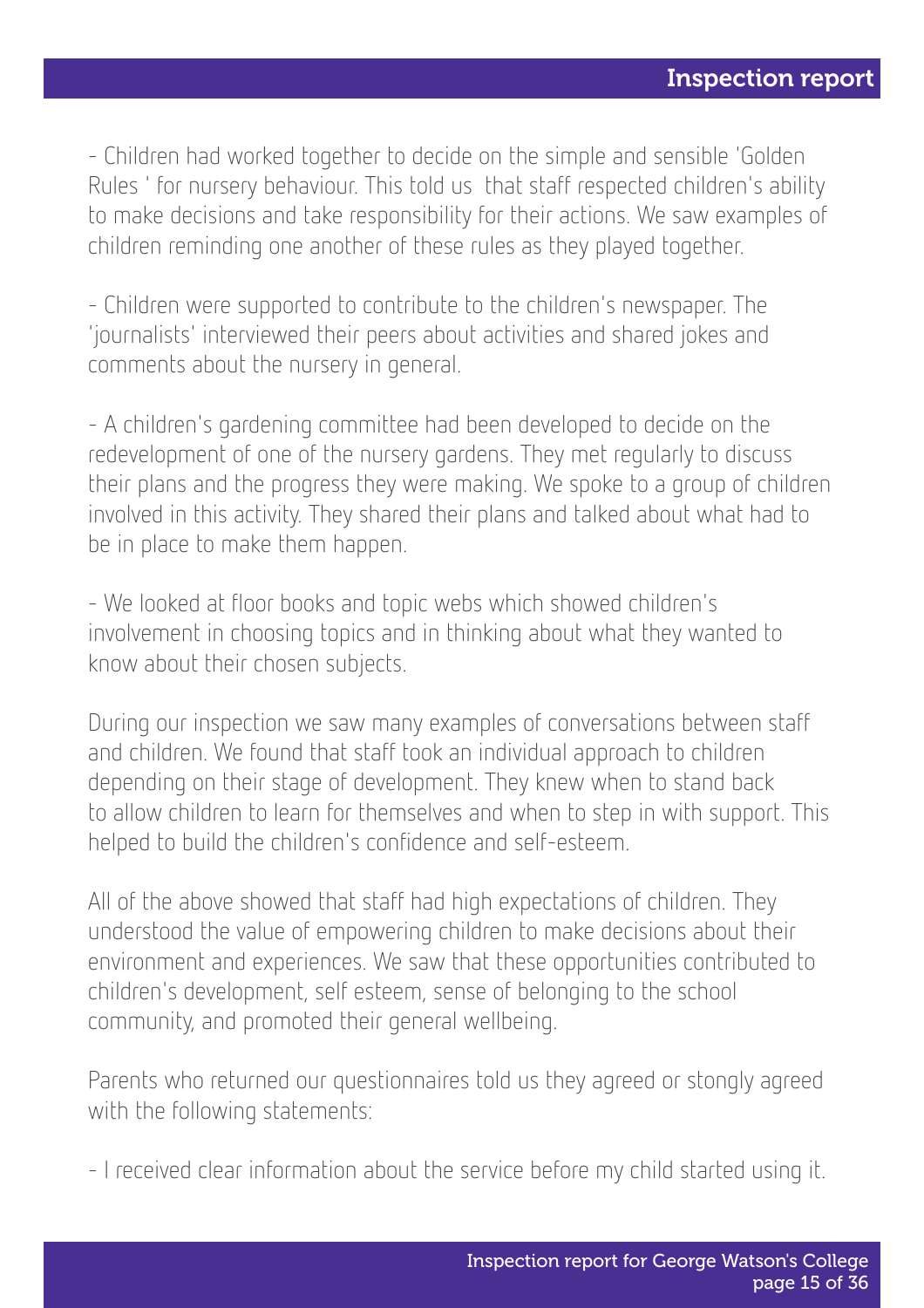- Staff shared information about my child's learning and general development with me and, where appropriate, my child.

- I am kept informed about what is happening in the service, for example through newsletters and information boards.

#### Areas for improvement

In order to maintain their current excellent grades the service should continue to look for innovative ways to support parents and children to be involved in the quality of care and support in the nursery.

#### Grade

6 - Excellent Number of requirements - 0 Number of recommendations - 0

### Statement 3

"We ensure that service users' health and wellbeing needs are met."

#### Service Strengths

We found excellent evidence of how the provider met the areas of practice we looked at in relation to this Quality Statement.

The Aims and Objectives of the service included the following statement: "To provide a secure and happy environment in which each child is respected as an individual whilst also learning to co-operate with others." We could see that children were happy to come into nursery. They chatted excitedly to their friends and to staff about their plans for the day. Our observations were confirmed by parents who told us "My child has bounded through the door every day and continually talks about his time in nursery.", "From the moment you walk into the nursery it has a lovely feel. Children are treated as individuals, they are continually learning new things but in a fun, engaging manner." Children going into the nursery told us "I'm playing with my friends, we're going to build a castle.", "I don't know what I'll do today, I'll wait and see what I think when I go inside." and "I've got lots of things to talk about, I'm going to play in the garden."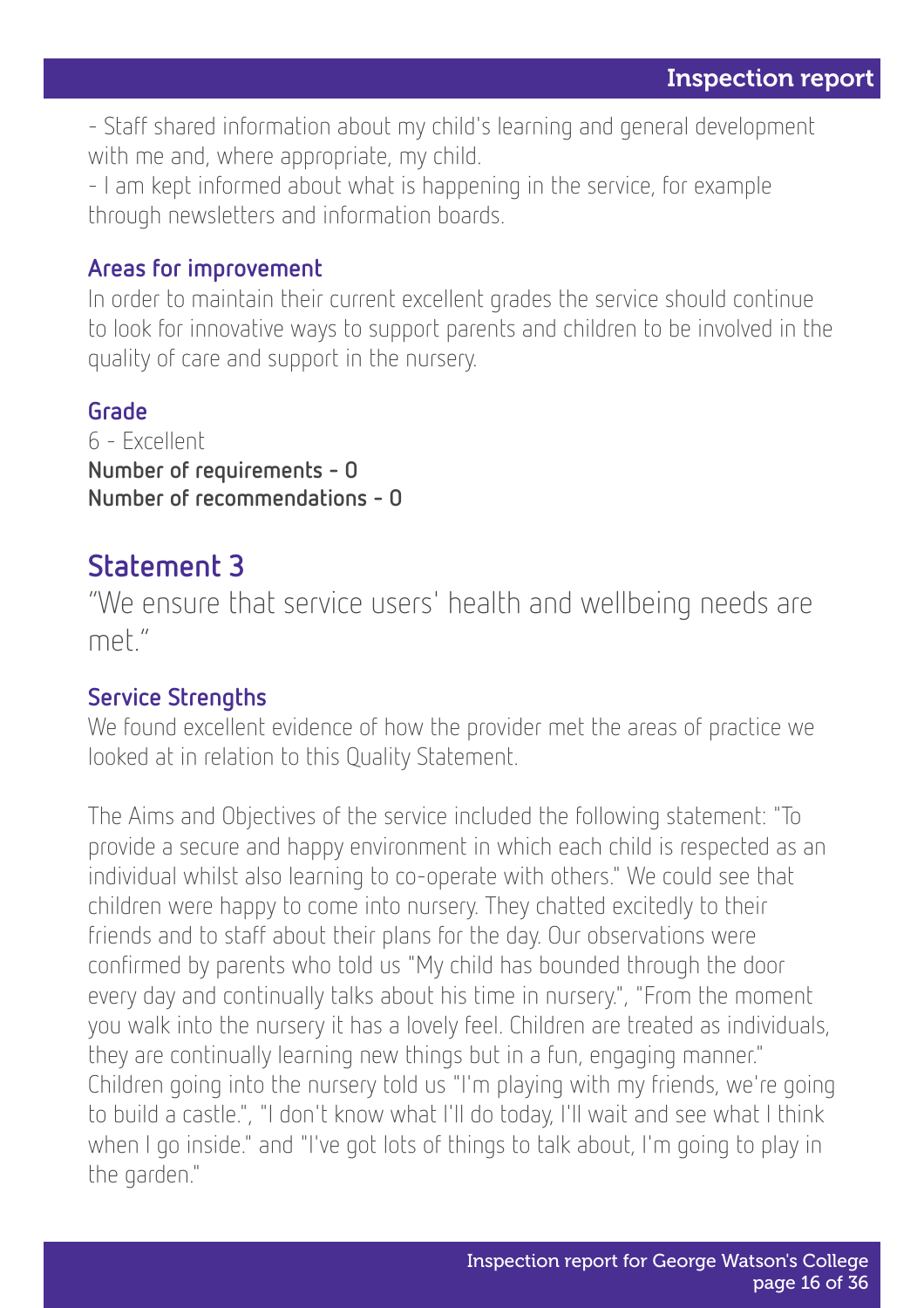We found that the warm and supportive relationships staff had developed with children were one of the service's significant strengths. Staff were trained in GIRFEC and the SHANARRI principles. We could see that promoting children's health and wellbeing was firmly embedded in their practice. We asked staff to tell us about individual children's needs and interests and what they were doing to meet them. Staff were confident in their responses. We found their commitment to meeting individual needs supported the service's aims, and led to the children having a high quality experience at nursery. We saw several examples of skilled staff supporting children's development and confidence through effective use of questions and from the introduction of ideas and points for them to think about. This helped to develop children's confidence in their own abilities.

Staff had worked with children in developing the 'Golden Rules' for behaviour in the nursery. We found that children were very good at reminding one another of these rules. Where staff had to intervene to support children in disputes, for example about sharing toys and turn taking, we saw that they did this in a consistent, fair and sensitive way. Children were encouraged to think about the outcomes they wanted to achieve and how this might be done. This helped children to think about the feelings of others and develop negotiation and empathy which would support them in life as well as in the service.

Many of the parents who responded to our questionnaires praised the staff's use of 'Smile Books' to record children's achievements. We looked at samples of these books, they reflected the child led planning and the information given to us by staff about individual children's needs and interests.

Children's general health and wellbeing was well supported because the service employed a team of qualified nurses. They were responsible for ensuring that storage and administration of medication was in line with current best practice and that children who needed permanent medication had care plans which were reviewed with families at least twice a year. The medical team dealt with first aid and other medical situations and were available to consult with staff and families as required.

The service had excellent systems in place for supporting children's learning and development. As a partner provider nursery they were able to refer children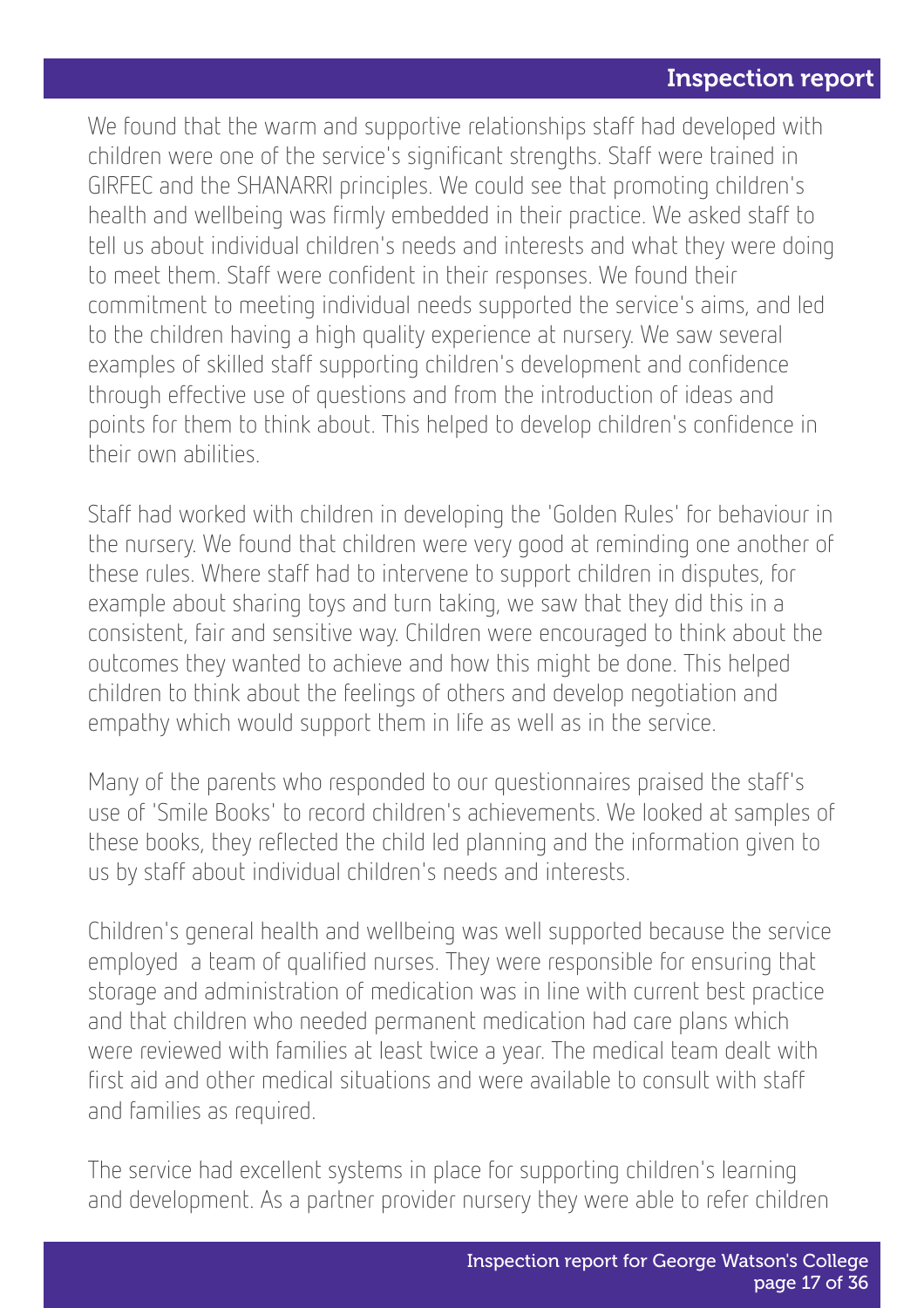to specialist services through the City of Edinburgh Council's Department of Early Years. The school had their own specialist team of staff managed by the Head of Support for Learning who were available for consultation and worked with children as necessary, eg Speech and Language therapist, movement coordinator and the medical team described above. We saw examples of how early intervention and referral had been used effectively to support families and to enable children to make the most of their positive learning environment.

The service provided children with a daily snack. Staff had taken part in training in Infection Control and Food Hygiene and had a copy of the NHS Scotland healthy eating document 'Setting the Table'. We found that staff had used their knowledge and training to make sure that children's snack time was a positive experience. Children had taken part in project work around food, healthy eating and personal care. They were able to tell us why, for example, it was important to wash their hands before eating. One child offered to show us how to do this because "If you don't do it properly you won't wash all the germs away and you might get sick."

Staff had supported children to use their knowledge of healthy eating to choose and to bake some of their snack foods. Children took responsibility for helping to set up the snack area, for serving themselves and for washing their dishes. We could see that children took pride in carrying out these tasks which supported their independence and sense of achievement. Staff sat with children during snack time to offer support when needed and to encourage conversation and social skills.

The playroom and the outdoor play areas offered children a rich learning environment which supported their curiosity, and allowed them to challenge themselves physically and intellectually through the use of well chosen activities and experiences in the playroom and outdoors. Computers, iPads and electronic toys gave children opportunities to learn about technology. Literacy and numeracy opportunities were threaded through all of the activities in the playroom. The use of an area of nearby woodland provided children with regular opportunities to experience a forest schools experience which supported their appreciation and curiosity in the natural world.

The Head of Junior School was the service's child protection officer. Her role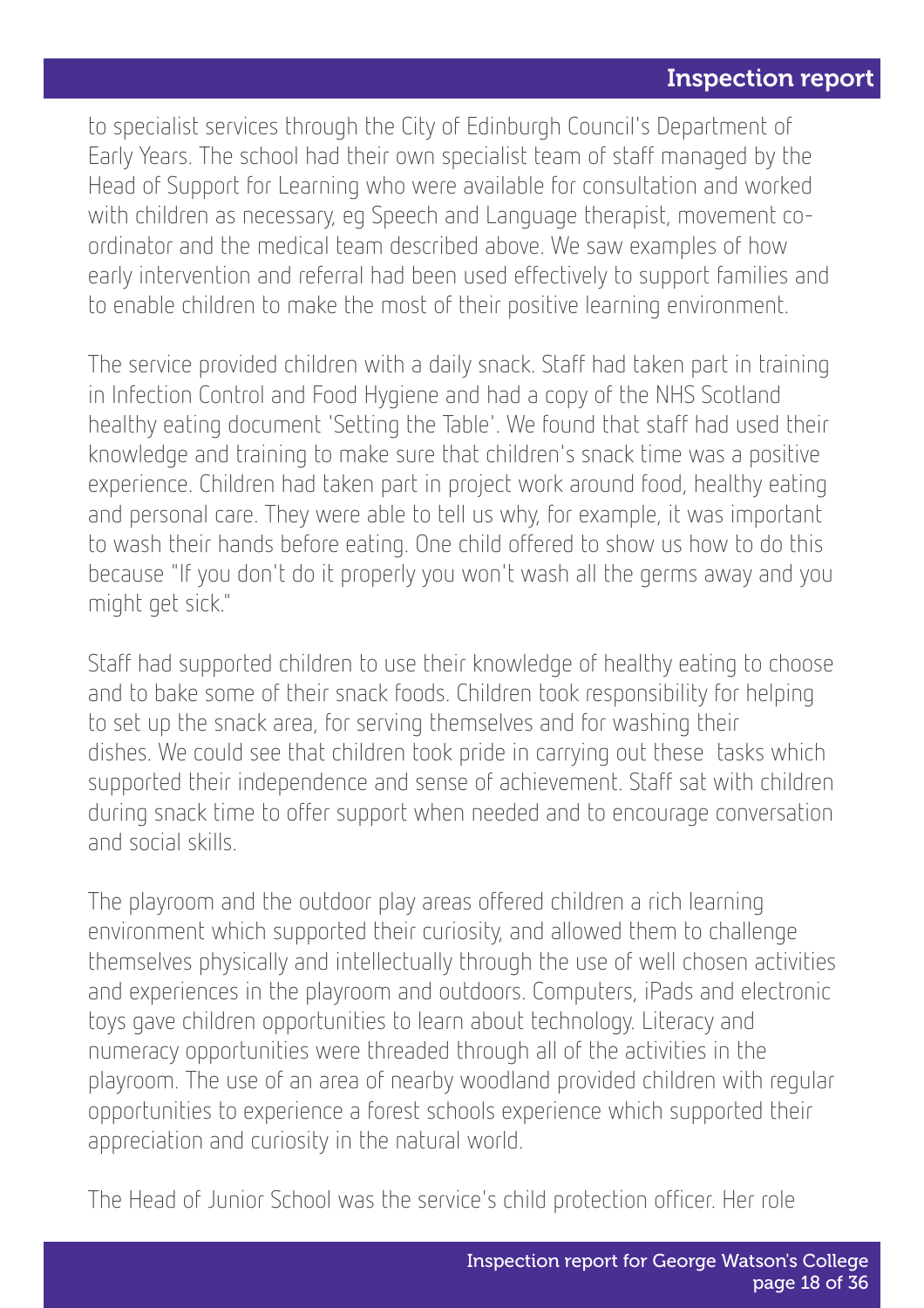was to ensure that policies and procedures were reviewed regularly in line with current legislation. She delivered in-house staff training updates and were responsible for ensuring that formal training took place once every three years. We found that staff had a clear understanding of their roles and responsibilities in protecting children, and of the procedures they must follow in the event of any concerns.

#### Areas for improvement

In order to maintain their current excellent grades the service should continue to look for innovative ways to support parents and children to be involved in the quality of care and support in the nursery.

#### Grade

6 - Excellent Number of requirements - 0 Number of recommendations - 0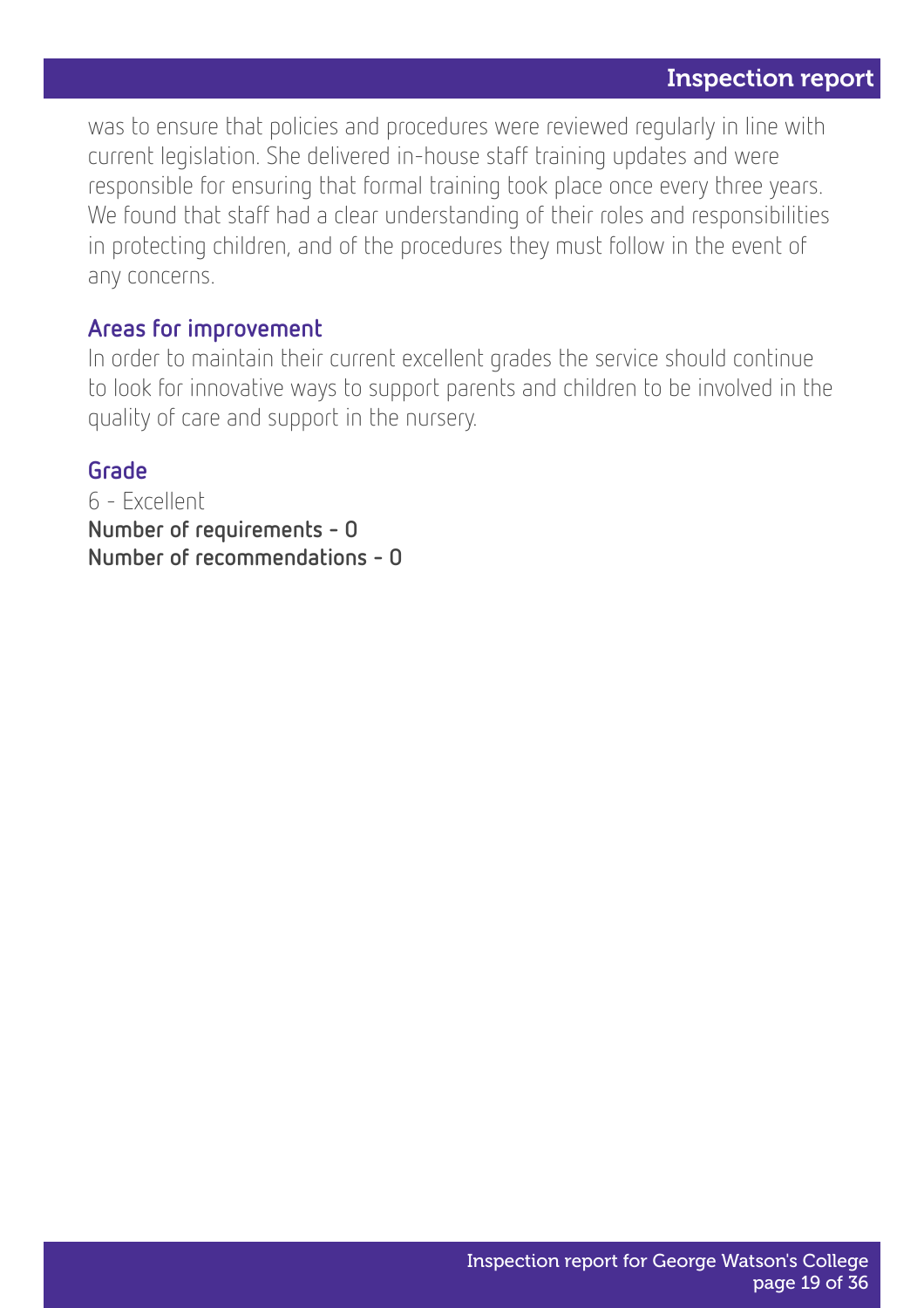### Quality Theme 2: Quality of Environment

Grade awarded for this theme: 6 - Excellent

### Statement 2

"We make sure that the environment is safe and service users are protected."

#### Service Strengths

We found that the service provided excellent evidence of how they met the areas of practice we looked at in relation to this Quality Statement.

During the inspection we walked around all of the parts of the building and the outdoor play areas used by children. We found that the service was maintained to a very high standard and was accessible to individuals with mobility issues. Children's comfort and safety was well supported because the service employed a property manager who led an in-house maintenance team of qualified tradesmen. Staff were familiar with the system in place for reporting concerns and told us the maintenance team responded very quickly to requests and were able to deal with most issues on the day they were reported. If necessary outside contractors were brought in, but the need for this was rare.

The security of the building and children's safety was given a high priority. A car park attendant was on duty to ensure that visitors had a legitimate reason to be in the car park. Visitors were required to show identification and confirm the reason for their visit. A secure entry system helped to prevent individuals from entering the building. Visitors were met at reception where they were again required to show identification and sign a visitors book, stating the reason for their visit and the part of the school they would be in. Visitors were asked to wear a school ID badge. This helped to ensure that staff knew who was in the building and their reason for their visit.

The nursery provided a bright and welcoming environment for children. The entrance areas were well presented with children's photographs, art and project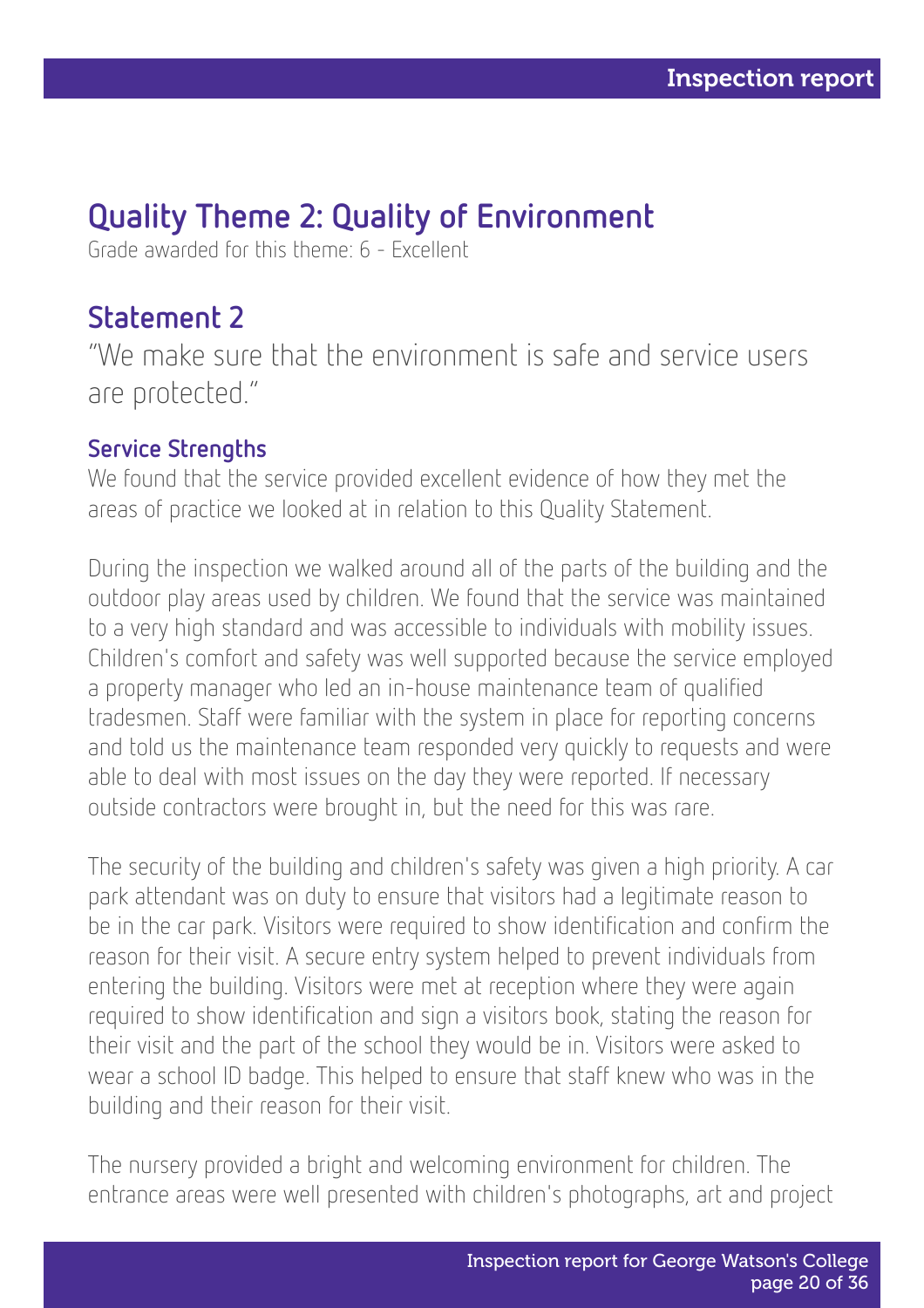work. Floor books were available for parents and children to look at. On the day of the inspection they included a 'Goldilocks ' book of photographs from a play the children had recently taken part in and project work they had done on solving mysteries. We could see the books provided good talking points which encouraged children to share their experiences with their families and with one another. An 'I Can' tree with labels for children and parents to write about their child's achievements helped to celebrate success and build children's confidence.

The playrooms were equipped with high quality, purpose-built furniture and fittings which incorporated all the elements of core play within it. Staff had involved children in making decisions about where toys and activities should go. This helped to create a sense of ownership of the environment which supported children to settle because they were able to move around freely making their own choices. The nursery was exceptionally well resourced, and stored equipment was well labelled and easy to access. Children were given responsibility for tidying up the playroom and making sure toys and resources were stored safely. We could see that they enjoyed these activities and took their responsibilities seriously.

The nursery made very good use of interactive topic tables for discussion and exploration which changed throughout the year depending on children's interests.

The outdoor play areas were accessible to children throughout the day so they could experience outdoor activities at any time. More information about the overall quality of toys and resources available throughout the nursery is given in Quality Statement 2.5.

Children were encouraged to take part in project work about caring for the environment. A group of children were currently working on redesigning the garden and we saw their plans displayed in the entrance foyer. Some of the children were eager to share their knowledge and ideas in this area.

Children also took part in activities which helped them to think about risks and manage them safely in their daily lives. For example road safety was a regular part of learning. Staff were aware that some 'risks' carried benefits in terms of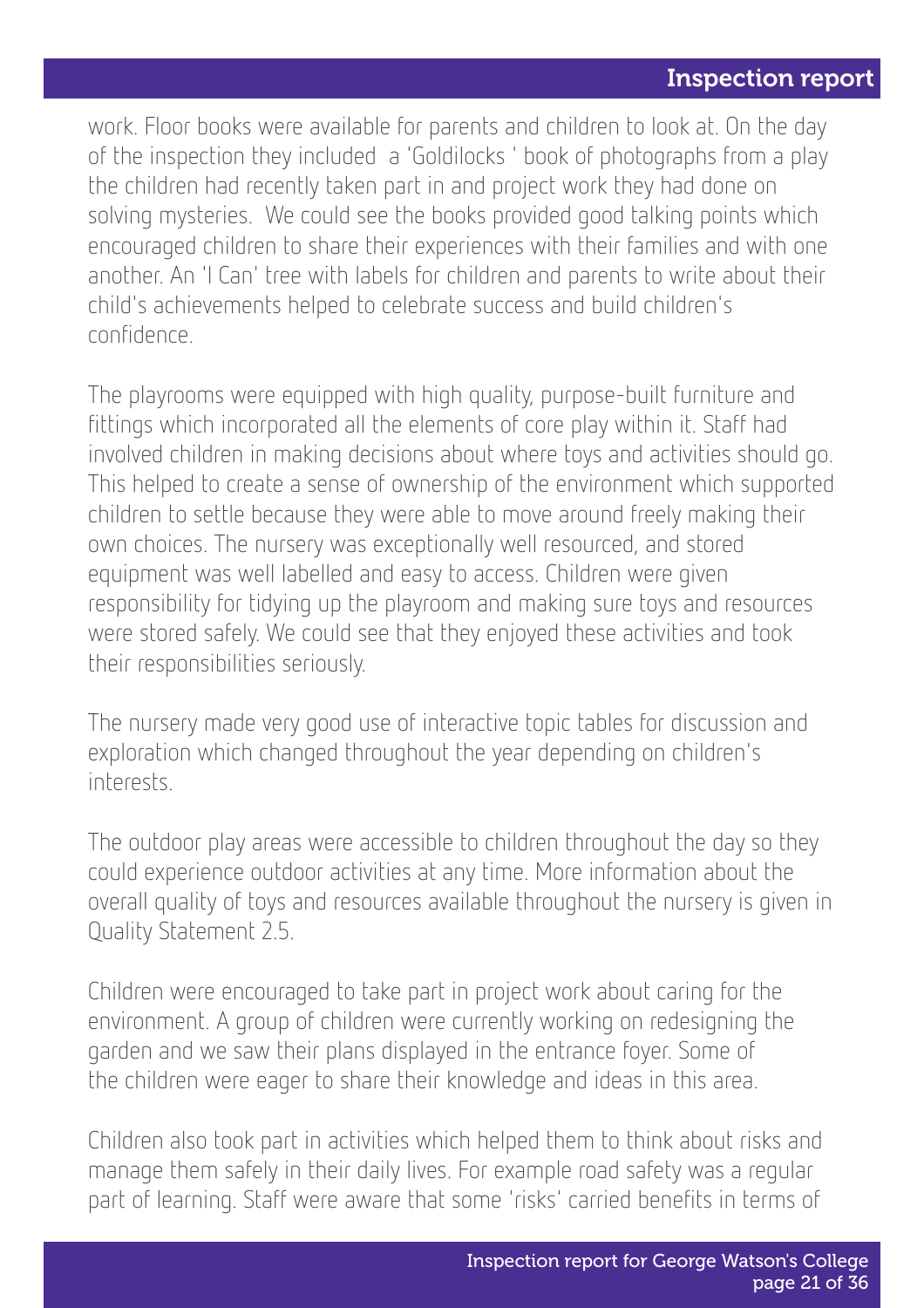supporting children to stretch and challenge themselves in their play. Staff helped children by providing challenging experiences within a supportive environment. This encouraged the children to make their own decisions, for example when climbing and riding bikes.

The property manager was responsible for completing a full risk assessment of the premises at least once a year. This was done more often if changes were made to the environment or if 'hot spots' were identified. In addition staff completed daily checks to help ensure the children were cared for in a safe and secure environment.

Cleaning staff came into the nursery at least twice a day to ensure that the environment was well maintained. They hoovered, dusted and cleaned the kitchen and toilet areas. They ensured that toilets were well stocked with soap, paper and tissues so that children could follow good hygiene procedures. The team were also available in the event of unexpected spills or accidents needing to be cleaned up quickly. A considerable advantage of this was that staff were freed up to focus on the children's care and support needs.

Parents who returned our questionnaires told us they agreed and strongly agreed with the following statements:

- The service is a safe, secure, hygienic, smoke-free, pleasant and stimulating environment.

- The service has a suitable range of equipment, toys and materials for the children.

- There is enough space for the children to play and get involved in a range of activities.

#### Areas for improvement

In order to maintain their excellent grades in relation to this Quality Statement the service should continue to look for innovative ways to enhance children's safety and protection.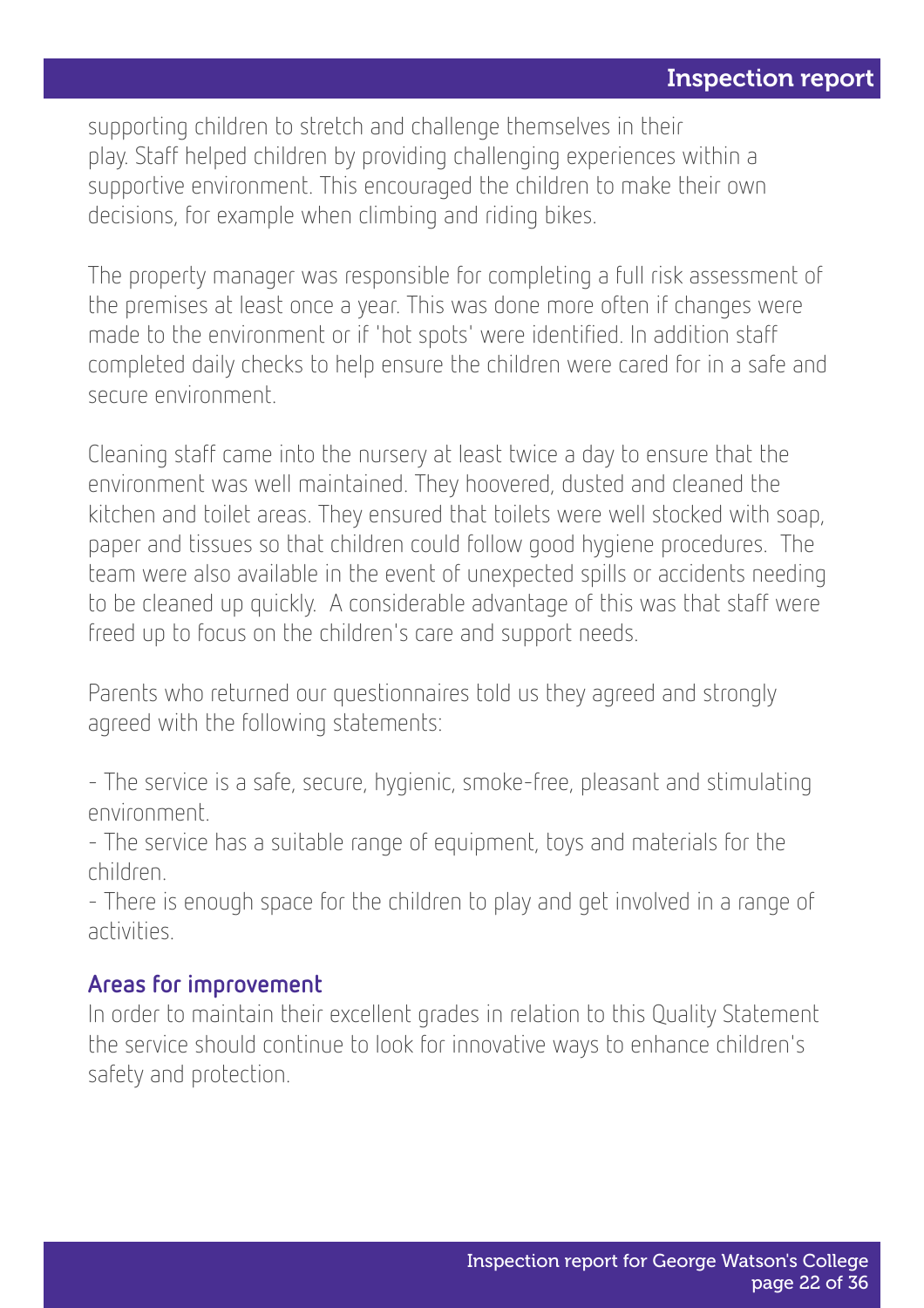Grade 6 - Excellent Number of requirements - 0 Number of recommendations - 0

### Statement 5

"The accommodation and resources are suitable for the needs of the service users. "

#### Service Strengths

We found that the service provided excellent evidence of how they met the areas of practice we looked at in relation to this Quality Statement.

The nursery environment was of a very high standard. Quality fixtures and fittings specifically designed for use by pre-school children meant the children were cared for in an environment developed to meet their needs. Staff understood the importance of involving children and of giving them a choice of activities which were stimulating, and provided challenge both physically and intellectually.

Staff and children had worked together to look at the layout of the playroom and how it allowed children to make choices and move around freely. This layout was reviewed frequently to help ensure the environment continued to meet the children's needs, and provide interest and challenge in the activities available to them.

We found that the nursery was exceptionally well resourced. All of the toys and equipment within the playroom were laid out so that children could access them without adult support. The high quality and the quantity of resources helped to ensure that children's experiences were positive and fulfilling. For example, children interested in building were able to realise their creations because of the quantity and range of wooden blocks available to them. Children who were interested in art activities had a huge range of arts and crafts materials available to them which allowed them free reign with their imaginations. Interactive topic tables were changed regularly and this allowed children opportunities to experiment and explore topics.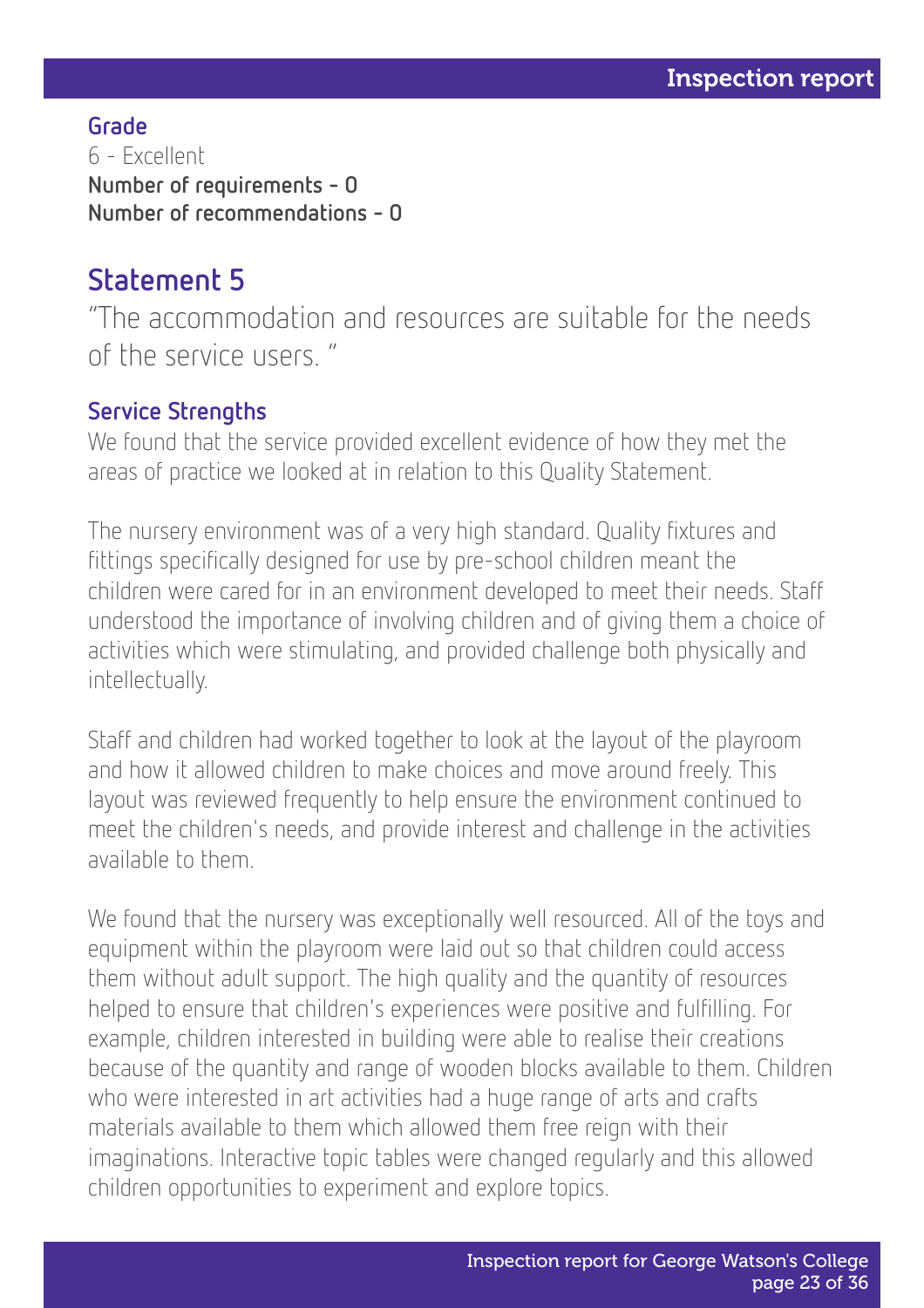Staff told us they had a generous budget and if they or the children identified something they felt they needed to support activities and interests this would be put in place. Storage within the nursery was well organised so that it was easy for staff to find resources and respond to children's immediate interests.

Children in the nursery had access to the resources of the whole school including the sports hall, science labs, art studio, library and music rooms. We were aware that staff from the primary and senior school worked with the nursery children from time to time. For example, an interest in volcanos had led to some experimental work with the science teacher. Children were able to experiment with a wide range of musical instruments and were able to hear them being played by children from the upper school. These additional resources added considerably to the already wide range of resources and experiences that existed in the nursery. A parent commented "From the moment you walk in it has a lovely feeling. The children are continuously learning things but in a fun and engaging manner." and "The quality and choice for children is amazing. I believe my child had the best possible start for their education."

Physical play was promoted because children had free access to the well equipped garden areas at all times. We saw that they moved confidently between the indoor and outdoor play spaces making use of climbing and balancing equipment, bikes, bats, balls and other equipment that encouraged them to use their bodies and challenge themselves.

All of the activities available in the playrooms could take place outside. The garden offered many spaces for quieter activities including reading, painting and drawing.

Children were active gardeners and had planted fruit, vegetables, herbs and flowers, some of which were used in cooking and baking activities. Several children talked enthusiastically about plans they had in mind for the development of the garden.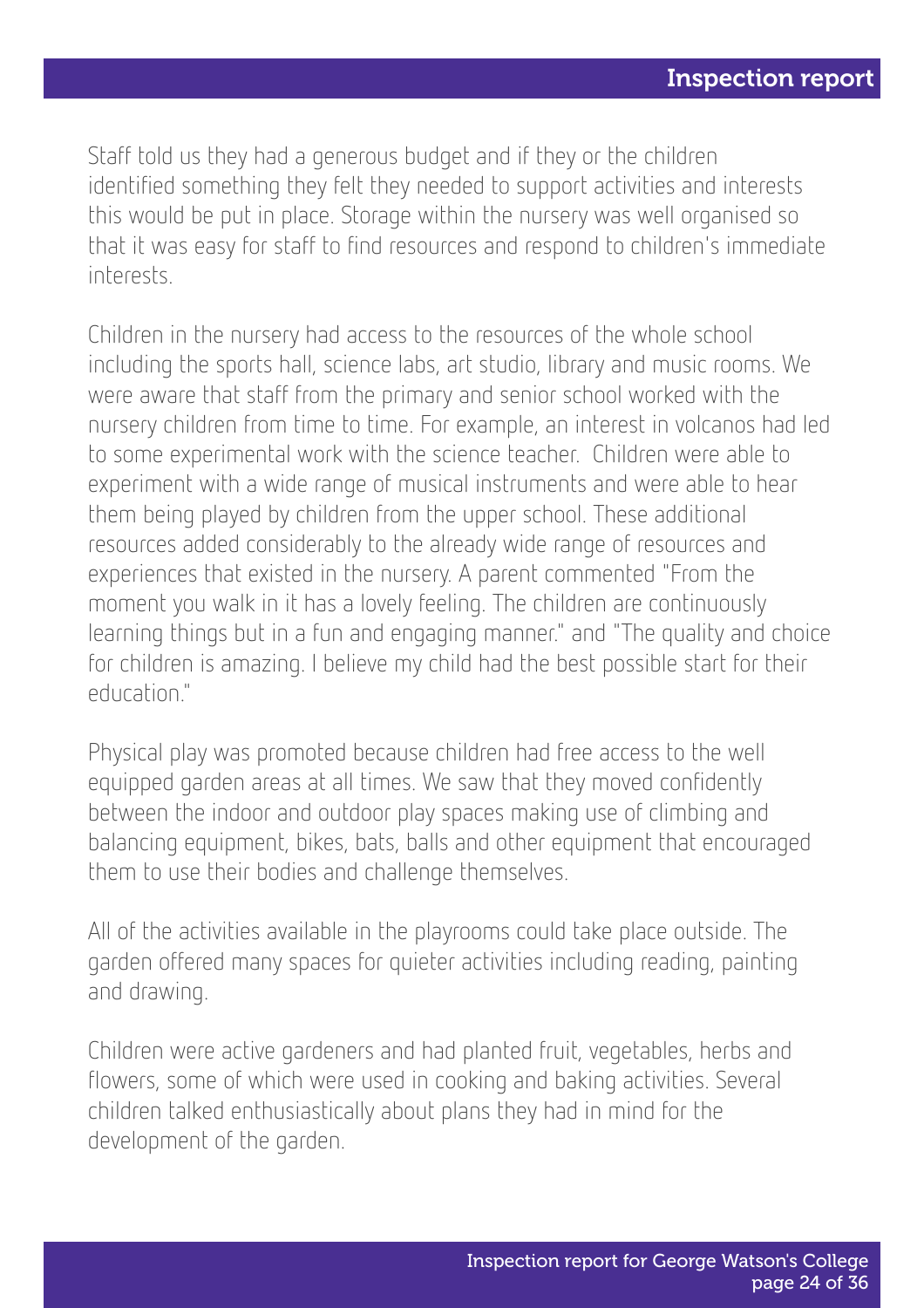Recent additions to the garden had included a mud kitchen. We saw children enjoyed making pies and potions from materials they had gathered in the garden. Children had reported on the mud kitchen in their newsletter. Their comments included "I love mud. It feels all soggy." and "I like making pizzas, lots of mud needed."

The school worked hard to develop and support positive relationships within the neighbourhood. This had recently led to them to successfully negotiate access to Merchiston Gardens which is a large locked garden with a wooded area owned by the residents. Children were able to enjoy a woodland and forest schools experience close to their school and within the city.

Parents who returned our questionnaires told us they strongly agreed with the following statements:

- My child can experience and choose from a balanced range of activities.
- My child gets regular access to fresh air and energetic physical play.
- Staff make good use of resources in the community.

Additional comments included "The environment continually impressed me. My child bounded through the door every day and continually talks about his time there," and "The overall quality of my child's experience has exceeded my expectations."

#### Areas for improvement

In order to maintain their current excellent grade in relation to this Quality Statement the service should continue to look for innovative ways to involve families in making decisions about the use of resources within the nursery.

#### Grade

6 - Excellent Number of requirements - 0 Number of recommendations - 0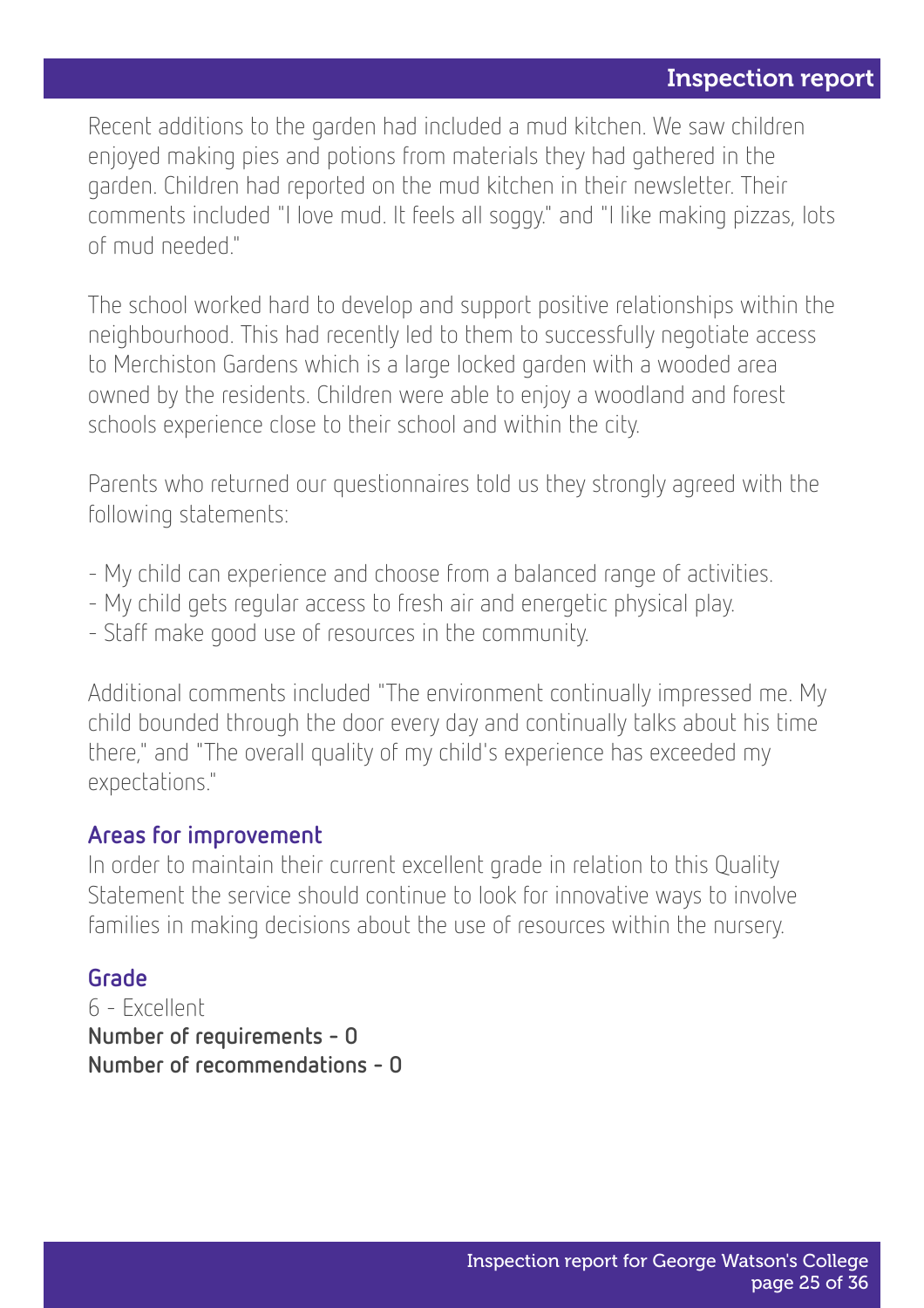### Quality Theme 3: Quality of Staffing

Grade awarded for this theme: 6 - Excellent

### Statement 2

"We are confident that our staff have been recruited, and inducted, in a safe and robust manner to protect service users and staff."

#### Service Strengths

The service provided excellent information of how they met the areas of practice we looked at in relation to this Quality Statement.

The service had its own Human Resources department responsible for ensuring that safer recruitment practices were carried out. They carried out regular reviews of policies and procedures including whistle blowing and safer recruitment in order to ensure they were compliant with current legislation.

We looked at the recruitment files for five members of staff and found the following:

- An audit trail was in place which helped to track the recruitment procedure, for example we could see when references had been requested and when they had been returned.

- All staff held the necessary qualifications for their post and were registered with the Scottish Social Services Council (SSSC) or the General Teaching Council (GTC). These are the bodies responsible for setting the qualifications required for specific roles in care and teaching. It is not possible to work in child care or education without being registered with one of these bodies.

- All staff had been asked to have a Protection of Vulnerable Groups (PVG) check or an update.

- All staff had to provide the contact details for at least two individuals who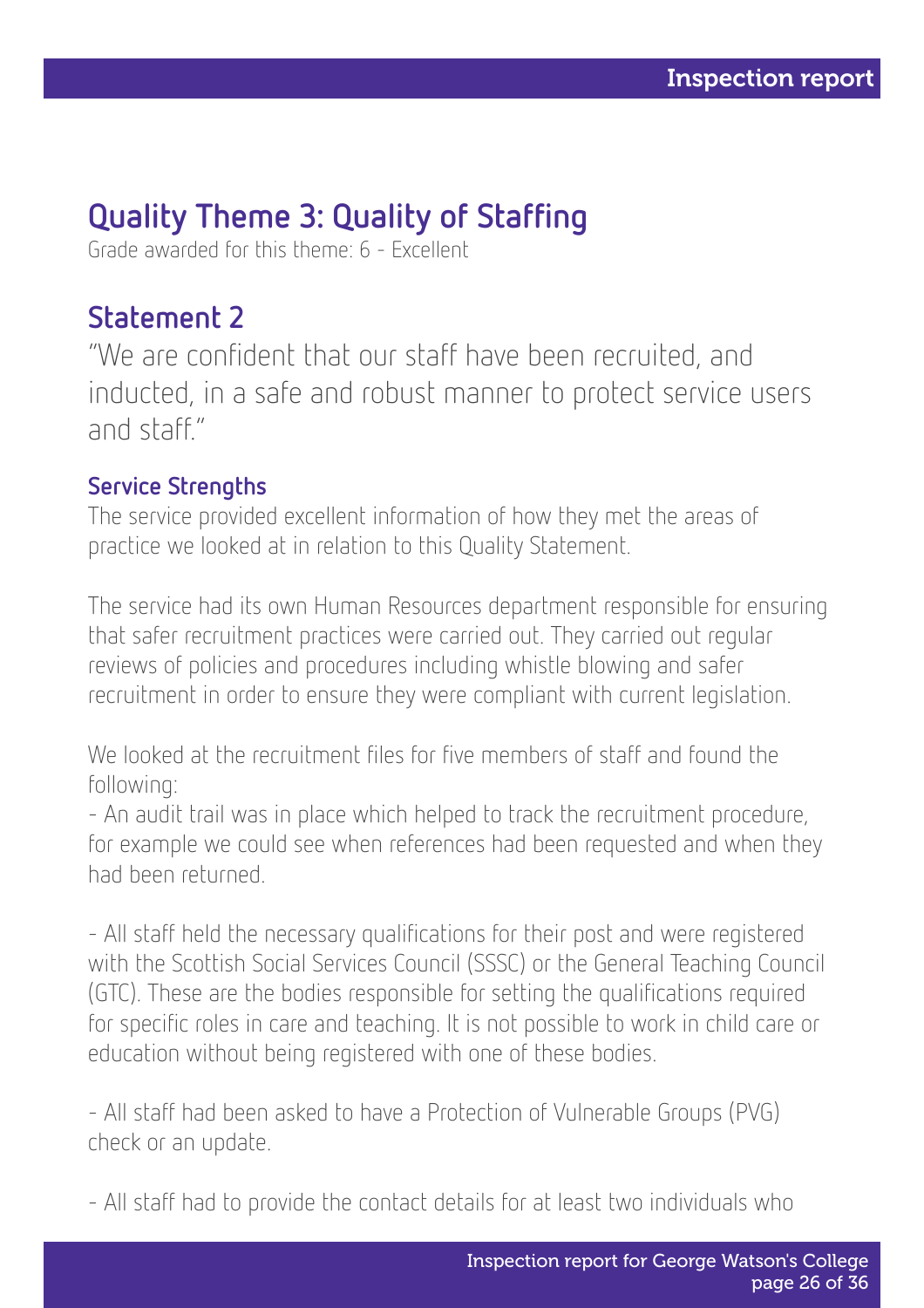would provide a written reference. One of these individuals had to be the most recent employer.

- Staff were asked to give an account of any gaps in their employment record. If it was felt necessary they were asked to provide formal evidence of this.

- The service was active in ensuring that information in references was sufficiently detailed. We saw examples of occasions where they had reminded previous employers of their responsibility to provided sufficient information in references to support effective decision making.

- All new employees were initially appointed on a trial basis in order to ensure they were able to meet the expectations of their post.

The Head of School and members of the Junior School management team were involved in the recruitment interview. School Governors were involved in the recruitment of senior staff: School Governors may also be parents. Parents were given information about vacant posts and were kept up to date with the recruitment process.

As part of the interview process, potential candidates spent time working in the nursery. This gave staff an opportunity to observe their skills and interaction with the children and to gauge children's response to them.

We spoke to a recently recruited member of nursery staff who confirmed all of the above. They told us they had gone through a thorough induction process over a period of several days which they felt had helped prepare them for their role in the service. This had included what they should do in the event of any concerns over the wellbeing of children, their responsibility to report any concerns in the conduct of colleagues, expectations of their general conduct, interaction with families and of their willingness to take part in further training. As part of their induction they had been asked to give signed confirmation that they understood their responsibility in relation to the SSSC code of professional conduct. They were also asked to confirm in writing that they understood the services policies and procedures.

The Head Teacher told us the service had high expectations of staff. The school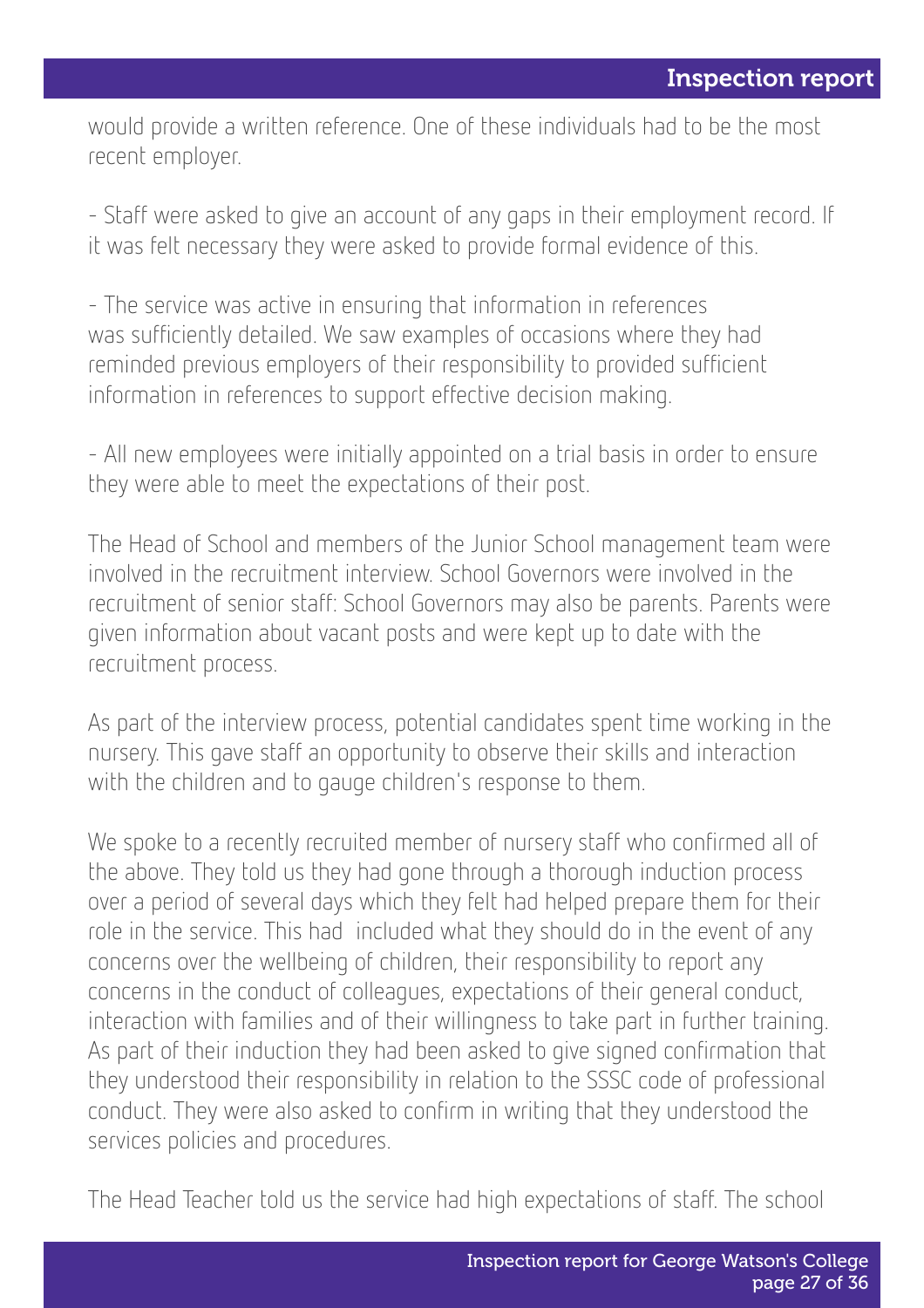employed staff who were committed to continuous professional development and who were prepared to take part in regular training courses in line with identified professional development needs and the needs of children attending the service.

The service employed its own bank staff of employees who could provide cover in the event of absence of any kind. The Head Teacher told us this worked well for the children because the bank staff were familiar with the expectations and standards of the service. Safer recruitment procedures as described above had been carried out on these individuals

Parents who returned our questionnaires told us they agreed or strongly agreed with the following statements:

- I am confident that staff have the skills and experience to care for my child and to support their learning and development.

- I am confident that there are always enough staff in the service to provide a good quality of care.

#### Areas for improvement

In order to maintain their current excellent grades the provider should continue to look for ways to build on their existing high quality recruitment procedures.

#### Grade

6 - Excellent Number of requirements - 0 Number of recommendations - 0

### Statement 3

"We have a professional, trained and motivated workforce which operates to National Care Standards, legislation and best practice."

#### Service Strengths

We found the service provided excellent evidence of how they met the areas of practice we looked at in relation to this Quality Statement.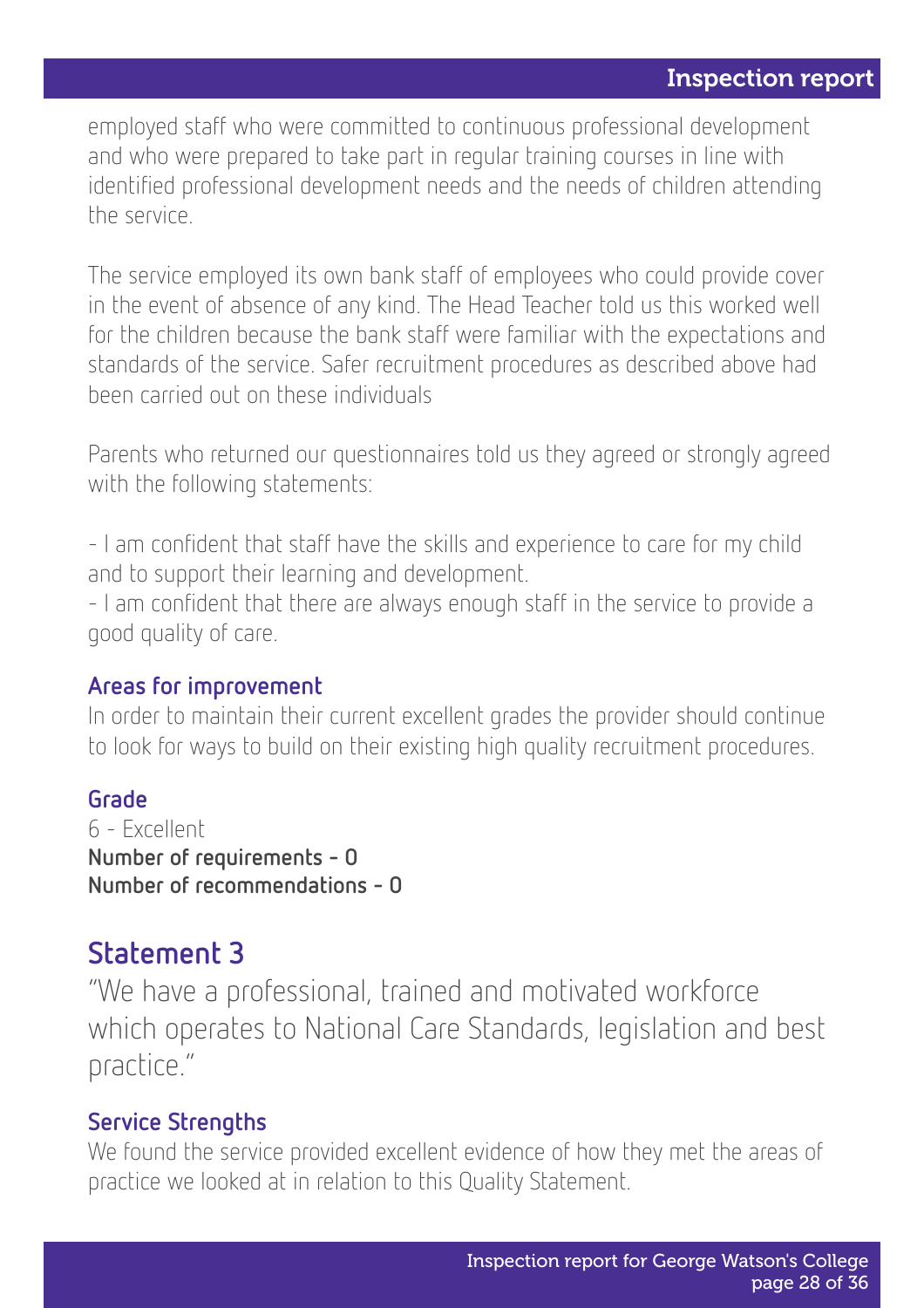All staff working within the service were registered with the SSSC or GTC. Photographs of staff together with the positions they held and some of their training certificates were displayed within the nursery where they could be seen by parents and visitors. This helped promote confidence in staff's ability and commitment to the children in their care.

From our observations of their practice and from our discussions with staff we found they were well trained, motivated and enthusiastic in their work with the children and in relation to their professional development. Parents told us "Staff are enthusiastic and proactive." and "Staff are very professional, they understand my child very well. They are well led by the Head of Nursery."

We spoke to several members of the nursery team. They confirmed that they met with the nursery head for a six monthly update of their work and an annual review. The annual review looked at individual learning needs for the coming year. The review was broken down into three areas and staff were asked to consider what they wanted to achieve, what they needed to do to achieve their aim and how would this benefit themselves, the department and the school.

Staff were responsible for keeping their own record of training and a copy was kept in the service's records.

An annual training calendar was in place. This ensured that all staff took part in training in child protection, first aid and food hygiene. These courses were refreshed at least once every three years.

The nursery had copies of the key documents which influenced and supported staff practice. They included Building the Ambition, National Care Standards and Child at the Centre 2 which was used in ongoing monitoring and self evaluation. Staff had access to the service's extensive library of relevant books on early childcare and education and to research documents. Staff were encouraged to use technology available in the service to support any research they might want to do in relation to their professional development.

The nursery head told us she had high expectations of her team and in return they were supported by the school to ensure that they were given access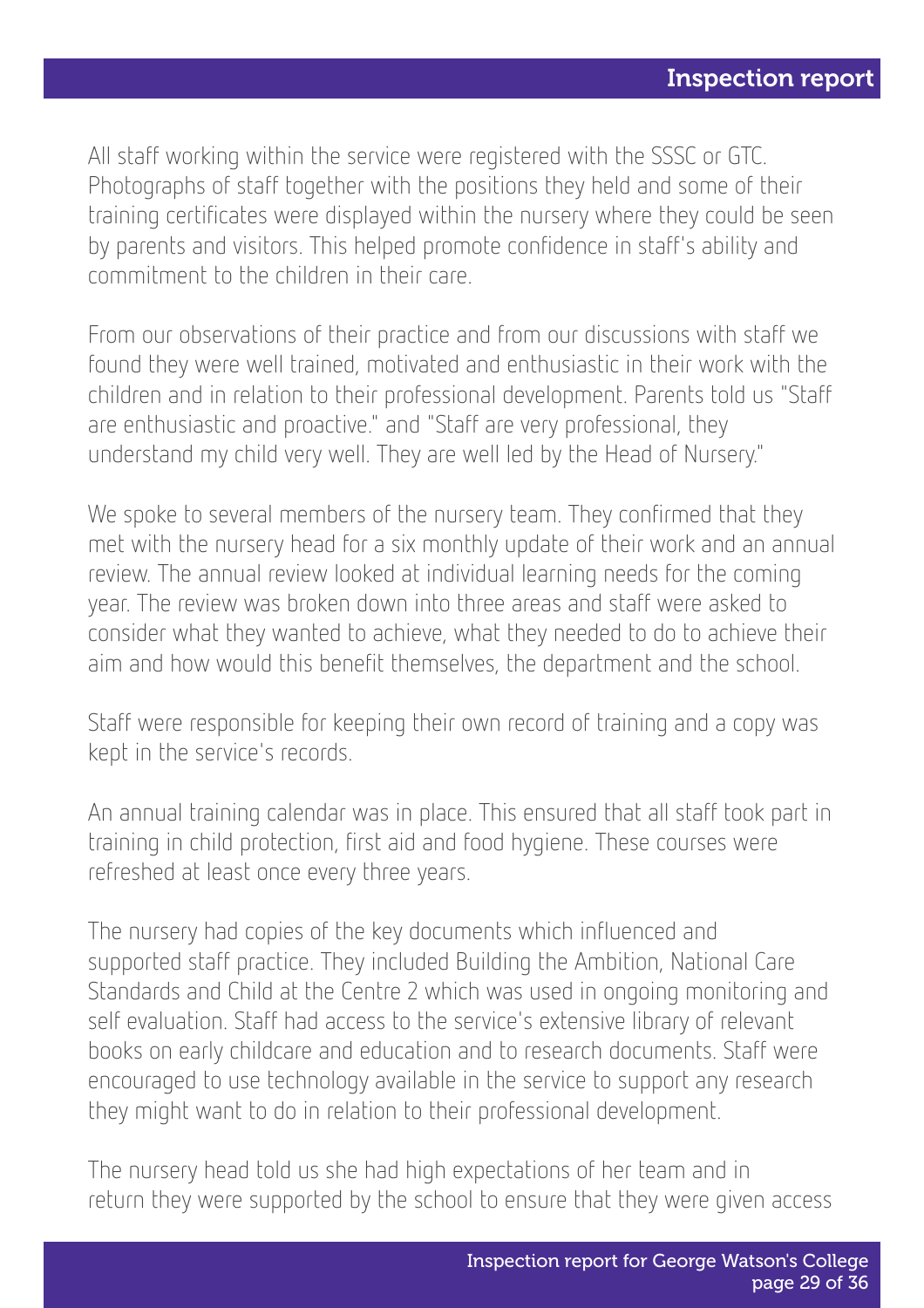to training to support their professional development. This was confirmed by staff who told us the nursery head was always available for consultation and guidance. Since the last inspection took place staff had been given a wide range of training opportunities including Building the Ambition, GIRFEC and the SHANARRI principles, The Reflective Practitioner, Circle Time, Forest Schools, Outdoor Learning, Story Telling, Dance and Movement and Science Across the Seasons. In addition to this staff had taken part in in-service training days within the wider school and attended relevant seminars provided by, for example, City of Edinburgh Council Department of Early Education and by the Scottish Council of Independent Schools.

The stability of the staff team was a significant strength. Staff communicated well together, they knew one another's strengths and used them to help ensure that the children experienced a high level of professional support within the nursery.

As previously stated in Quality Statement 3.2, the school employed their own bank staff. This ensured that children were cared for by staff who were familiar with them and with the service. Bank staff took part in some training courses and were up to date with child protection training and procedures.

Parents who returned our questionnaires told us they agreed or strongly agreed with the following statement:

- I am confident that staff have the skills and experience to care for my child and to support their learning and development.

#### Areas for improvement

In order to maintain their current excellent grades the service should continue to look for ways to build on the existing high quality recruitment procedures.

#### Grade

6 - Excellent Number of requirements - 0 Number of recommendations - 0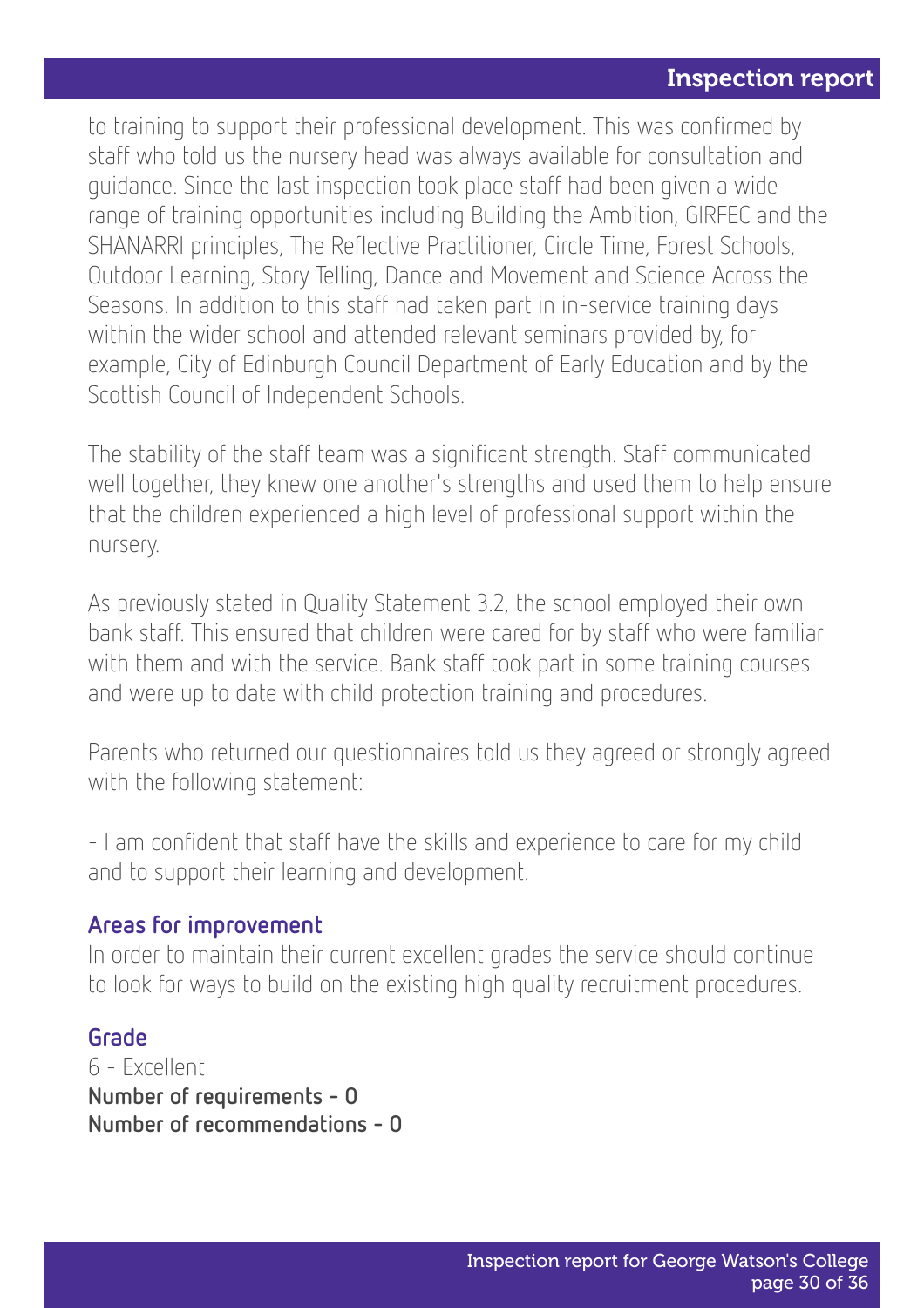### Quality Theme 4: Quality of Management and Leadership

Grade awarded for this theme: 6 - Excellent

### Statement 2

"We involve our workforce in determining the direction and future objectives of the service."

#### Service Strengths

We found that the service provided excellent evidence of how they met the areas of practice we looked at in relation to this Quality Statement.

Information in Quality Statement 3.2 and 3.3 also apply to this Quality Statement.

During the inspection we spoke with staff, both individually and as a small group. We found they were enthusiastic about their work and about the opportunities they were given to influence the direction of the service. For example, they had been involved in the putting together the whole school strategic plan. They were confident in talking about the targets in the document and the progress being made toward meeting them.

Staff told us they had regular contact with the nursery head teacher. They felt she knew them well because she spent regular time in the service and that she valued the skills and experience they brought to their roles in the service. She regularly attended staff meetings and expected staff to come to these meetings prepared to discuss and evaluate practice and outcomes for children. These meetings were recorded.

Staff had been involved in the 360 degree review of the Head of Nursery's performance which showed trust and confidence in their ability to take on this role.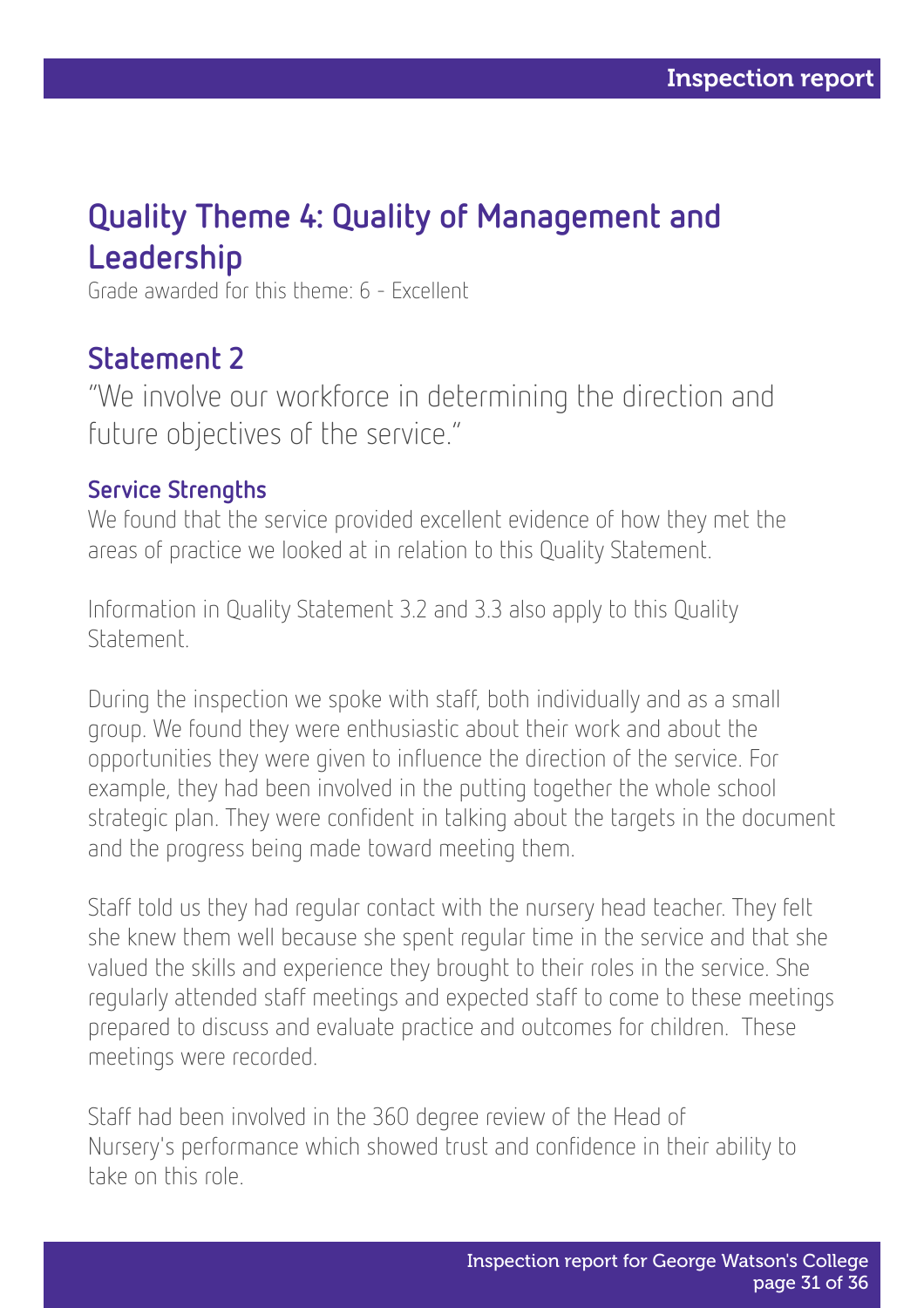As previously stated we saw that staff had been given responsibilities for working with children on specific areas of the nursery, for example the development of the garden. Other staff had been given responsibility for working with families to develop a cook book of favourite family recipes. The book had been illustrated with photographs of the children making the recipes.

We saw examples of the work staff were currently involved in. This took a more indepth view of the service and looked at the opportunities available to children and how they could be further improved. The work had been broken down into causes, effects and solutions. We felt this evidenced a trusted professional group of practitioners who were continually seeking to improve the outcomes for children, and who had the confidence to reflect on and critically evaluate their practice.

In addition to opportunities to lead on specific pieces of work, staff were able to take part in training focussing on leadership and were aware of the SSS Step Into Leadership Programme.

#### Areas for improvement

In order to maintain their current excellent grade in relation to this Quality Statement the service should continue to look for innovative ways to support staff in determining the future objectives of the service.

#### Grade

6 - Excellent Number of requirements - 0 Number of recommendations - 0

### Statement 4

"We use quality assurance systems and processes which involve service users, carers, staff and stakeholders to assess the quality of service we provide."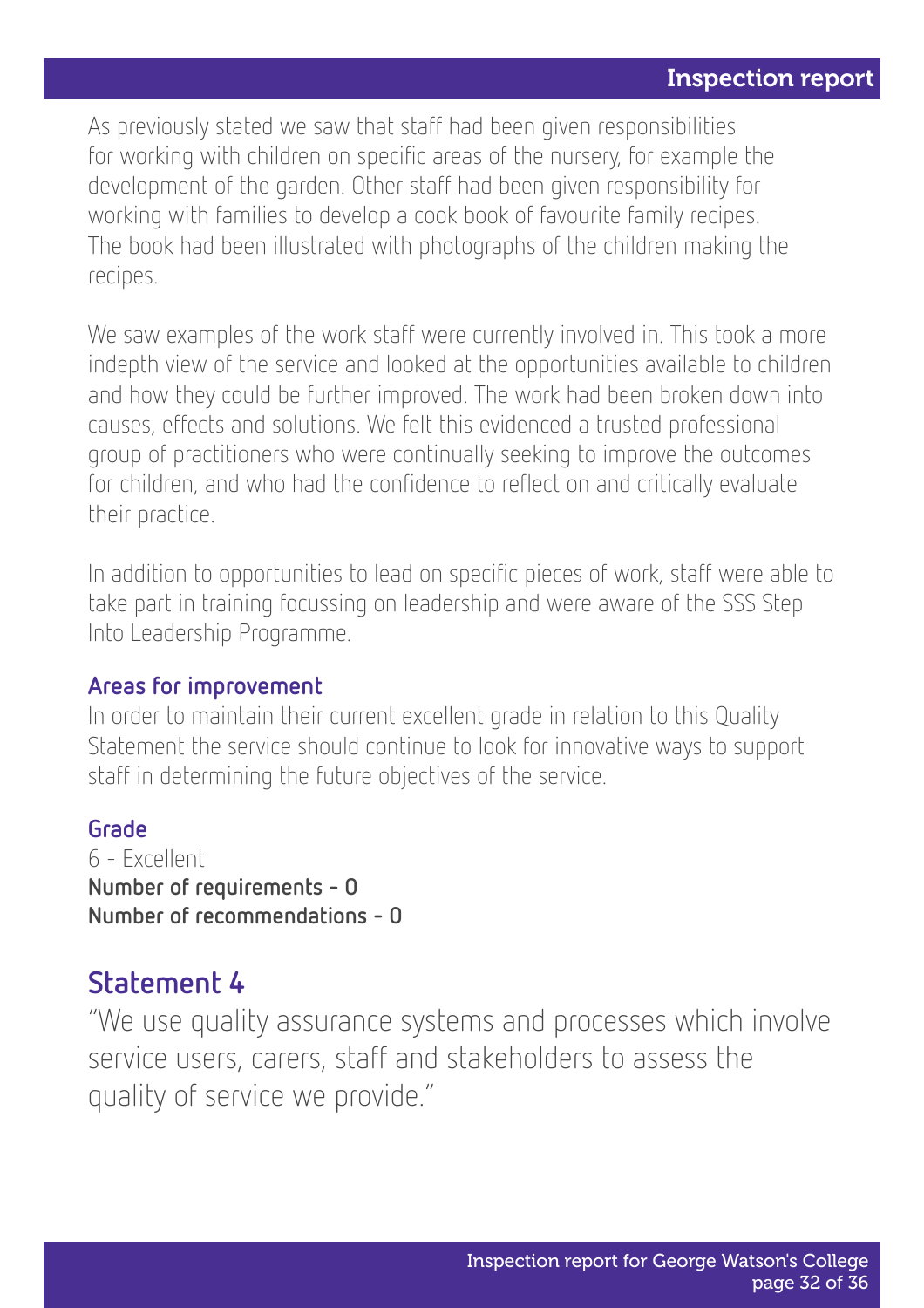#### Service Strengths

We found that the service provided excellent evidence of how they met the areas of practice we looked at in relation to this Quality Statement.

Information in Quality Statement 1.1 relating to participation and consultation also applies to this Quality Statement.

An annual plan and statement of aims and objectives were in place and shared with families and other stakeholders via distribution and display within the service.

Staff told us they used Child at the Centre 2 as a practical audit tool which supported them to achieve high quality practice in their day work with children.

As a partner provider nursery, the service received support, guidance and external quality assurance from Quality Improvement Officers employed by the City of Edinburgh Council.

The service's complaints procedure gave families clear information about how they could take forward any issues or concerns about the service. This included information about the Care Inspectorate's role and their right to contact us any time.

When we spoke to the nursery head teacher we were confident that she understood her responsibility to inform the Care Inspectorate of any significant events involving children. She also understood her responsibility to report significant staffing concerns to the SSSC and staff had been given information about the SSSC Codes of Conduct.

The head teacher and the nursery head had a clear vision for the continuous development of the nursery. Self evaluation was thorough and ongoing. They met frequently in order to evaluate the progress of the plans they developed with input from staff, as described in Quality Statement 4.2.

The service employed its own support staff. During the inspection we spoke to some of the staff who were involved in children's medical care and support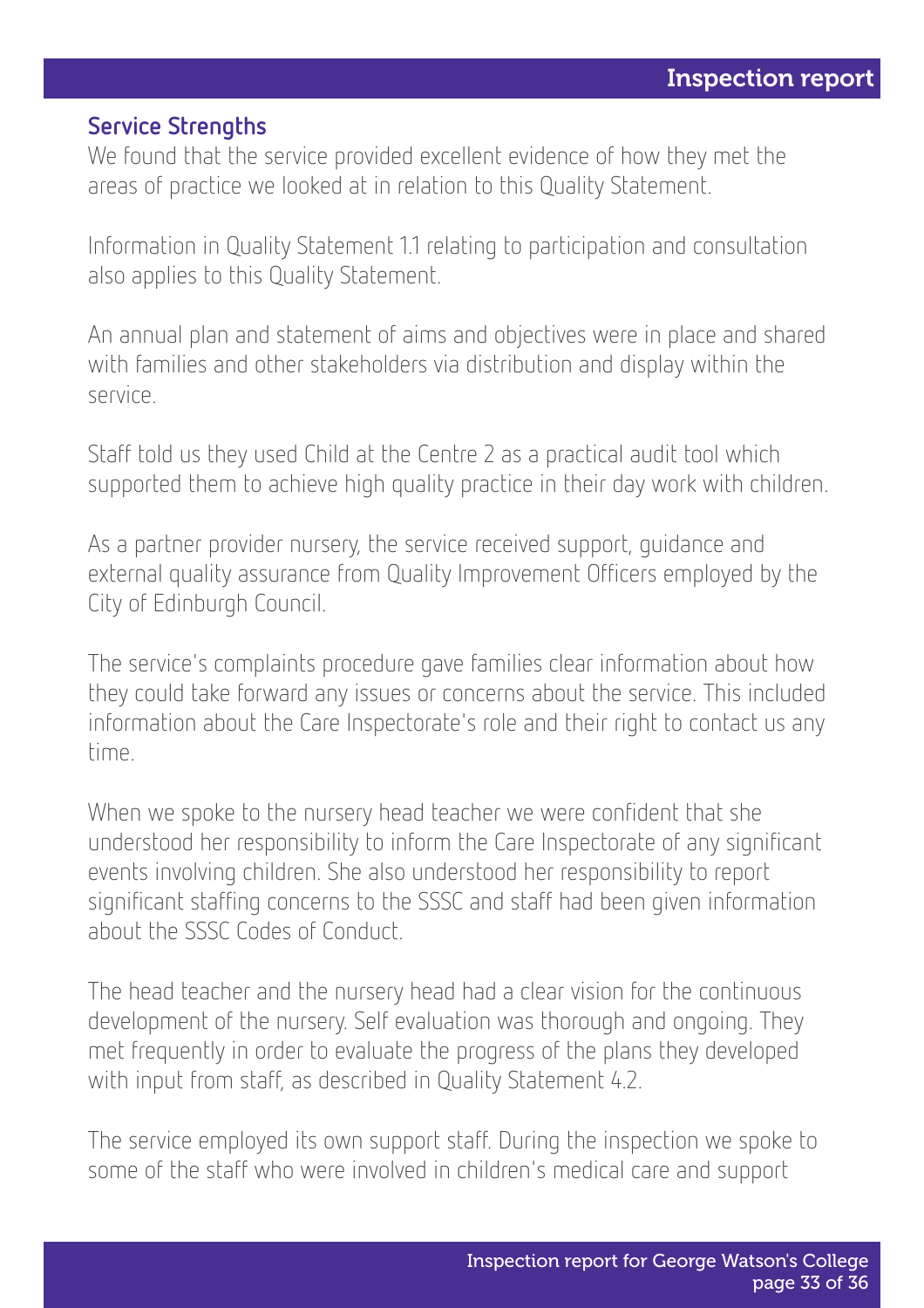needs. They told us they had close links with the nursery and they were consulted for their views as part of the ongoing evaluation of the service.

We found that the Head of Nursery understood how the success of the service in terms of its ability to provided positive outcomes for children depended on the ability of its staff to continually evaluate and respond to input from families and other stakeholders. She ensured that staff were supported to be reflective practitioners aware of, and trained in, current best practice. We felt she had created an open and forward looking service in order to achieve this.

#### Areas for improvement

In order to maintain their current excellent grade in relation to this Quality Statement the service should continue to look for innovative ways for staff and other stakeholders to determine the future objectives of the service.

#### Grade

6 - Excellent Number of requirements - 0 Number of recommendations - 0

# 4 What the service has done to meet any requirements we made at our last inspection

#### Previous requirements

There are no outstanding requirements.

# 5 What the service has done to meet any recommendations we made at our last inspection

Previous recommendations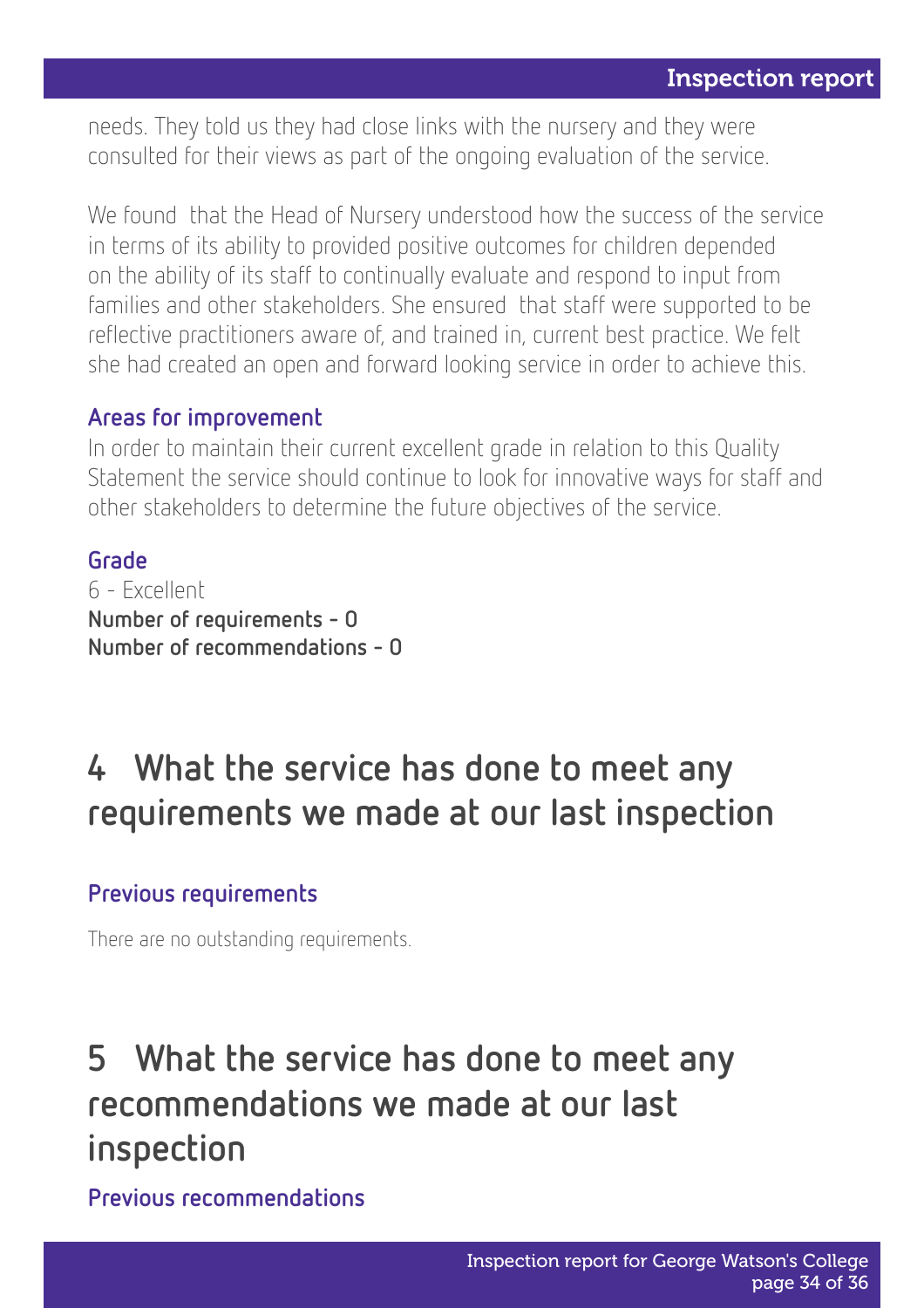There are no outstanding recommendations.

# 6 Complaints

No complaints have been upheld, or partially upheld, since the last inspection.

# 7 Enforcements

We have taken no enforcement action against this care service since the last inspection.

# 8 Additional Information

# 9 Inspection and grading history

| Date        | <b>Type</b> | Gradings                                                                 |                                                                  |
|-------------|-------------|--------------------------------------------------------------------------|------------------------------------------------------------------|
| 10 Oct 2012 | Unannounced | Care and support<br>Environment<br>Staffing<br>Management and Leadership | 6 - Excellent<br>6 - Excellent<br>6 - Excellent<br>6 - Excellent |
| 11 Jun 2009 | Unannounced | Care and support<br>Environment<br>Staffing<br>Management and Leadership | 5 - Very Good<br>5 - Very Good<br>5 - Very Good<br>5 - Very Good |